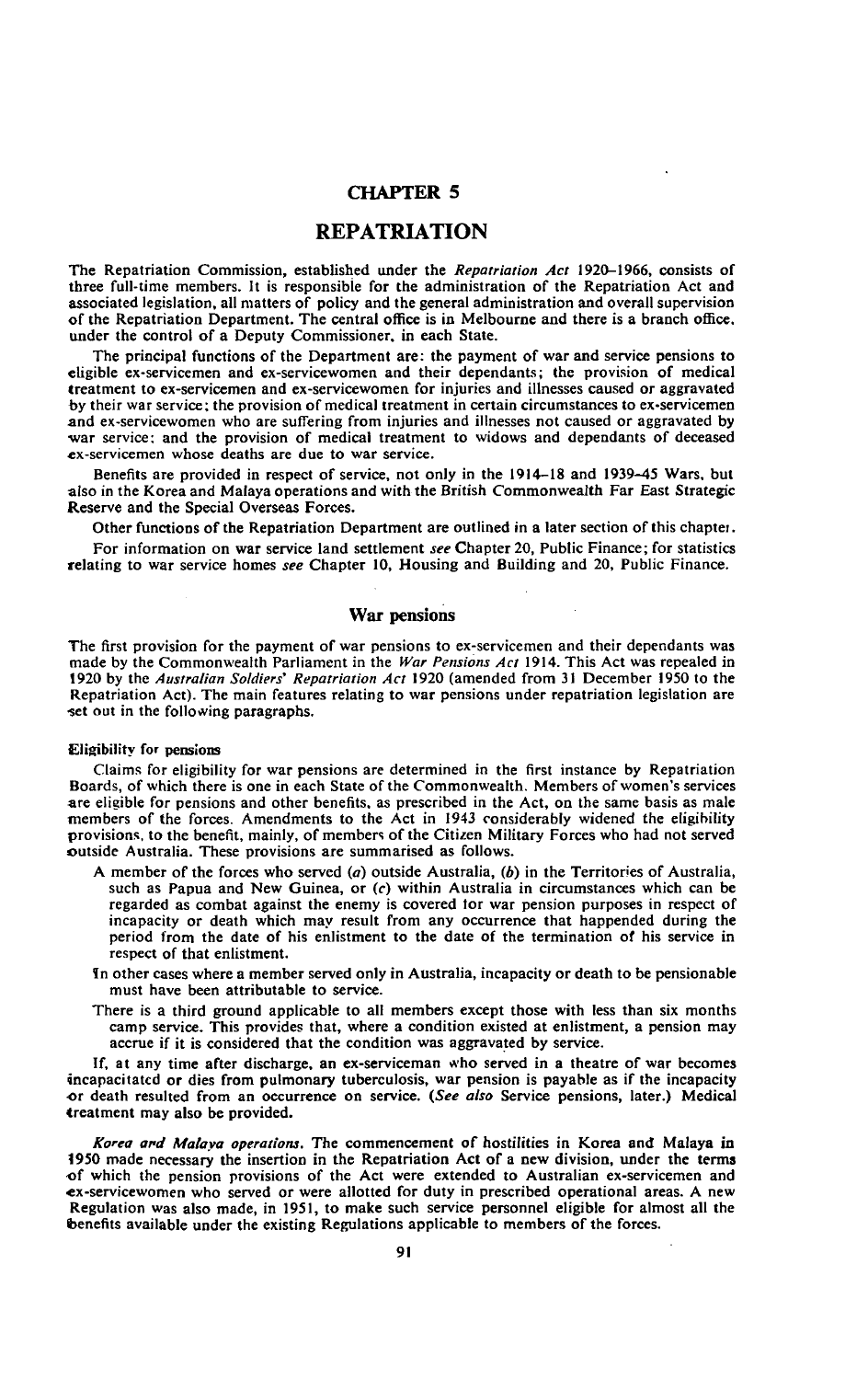*Repatriation (Far East Strategic Reserve) Act* 1956-1966. Provision was made under this Aci for Australian forces who served in South-east Asia as part of the British Commonwealth Strategic Reserve. This Act, together with Regulations made under it, gave members with Malayan service the right to many benefits available under the Repatriation Act.

*Repatriation (Special Overseas Service) Act* 1962-1966. This legislation provides repatriation benefits for serving members of the defence forces, the circumstances of whose service expose them to risks above the normal conditions of peace-time service. Regulations made under the Act prescribe special areas within which service qualifies for Repatriation benefits. These special areas now include the Malayan Peninsula and Singapore and fifty miles to seaward, but excluding the territories of Indonesia; South Vietnam; an area in Borneo comprising Sarawak, Brunei and Sabah and an area fifty miles to seaward but excluding any territories of the Philippines.

#### **Rates**

The main classes of war pensions are the special (T.P.I.) rate, the intermediate rate, the general rate, and the war widows' pension. These are not subject to a means test except where stated for certain classes of dependants.

- The *special rate* of war pension is payable to those who are totally and permanently incapacitated and are unable to earn more than a negligible percentage of a living wage. The weekly rate is \$30.50, plus §4.05 wife's allowance and \$1.38 for each child under sixteen years.
- The *intermediate rate* of war pension, which previously applied only to certain cases of tuberculosis, was extended from 6 October 1965 to include ex-servicemen who, because of the severity ot a war-caused incapacity, can only work part-time or intermittently and in consequence are unable to earn a living wage. The weekly rate is \$21.25, plus \$4.05 wife's allowance and \$1.38 for each child under sixteen years.
- The *general rate* of war pension is the rate payable to those who suffer war-caused disabilities but are not thereby prevented from working, although their earning capacity may be reduced. The actual pension payable is assessed in accordance with the degree of incapacity suffered. The maximum (100 per cent) rate is \$12 a week. A wife, and children under sixteen years, also receive pensions at rates according to the assessed degree of incapacity of the ex-serviceman, the maximum being §4.05 for a wife and \$1.38 for each child.
- The *war widows' pension* is paid to widows of ex-servicemen who died as a result of war service and to their children under the age of sixteen years. A war widow's pension may also be paid to the widow of an ex-serviceman who was receiving, at the time of his death, the special rate of war pension or the equivalent rate payable to double amputees. The weekly rates are: widow, \$13; first child, \$3.90; second and each subsequent child, \$2.75.
- *Other dependants* of an ex-serviceman who is suffering from a disability due to war service may be granted pensions under certain circumstances. Such pensions are subject to a means test and are assessed in accordance with the degree of the ex-serviceman's incapacity. Except in the case of a widowed mother of an unmarried ex-serviceman, other dependants are required to prove dependence on the ex-serviceman.

#### **Allowances**

The following allowances are provided in addition to pension.

- *Domestic allowance* (\$7 *a week).* This is paid, in addition to pension, to a widow of an ex-serviceman whose death is due to war service; if she is fifty years of age, or is permanently unemployable, or has a dependent child under the age of sixteen years, or a dependent child over sixteen years being educated or trained and not in receipt of an adequate living wage.
- *Attendant's allowance (maximum rate* \$10.50 *a week).* This allowance is paid, in addition to war pension, to certain classes of seriously disabled ex-servicemen, for example, war blinded, those who are paralysed, and certain double amputees.
- *Clothing allowance.* A clothing allowance is paid at various rates (38c to 75c a week) to an ex-serviceman who, as a result of war service, has lost an arm or a leg or, because of an injury to a limb, is required to use a surgical aid or appliance. An amount not exceeding \$19.50 in any one year is also payable to certain other war disabled ex-servicemen.
- *Sustenance allowance.* This allowance is paid where an ex-serviceman is prevented from following his normal occupation through treatment of a war-caused disability or while undergoing medical investigation. The rate payable, where out-patient treatment is being received lor a period of up to four weeks, or in-patient medical investigation is being carried out, is the same as the general (100 per cent) rate pension, less the amount of any war pension being paid.
- Where an ex-serviceman is receiving in-patient treatment lor a war-caused disability, is undergoing periods of essential convalescence immediately following discharge from hospital, or is prevented from following his usual occupation because of the necessity of out-patient treatment for a war-caused disability for a continuous period in excess of four weeks, a higher rate to bring the sustenance allowance up to the equivalent of the special (T.P.I.) rate is paid.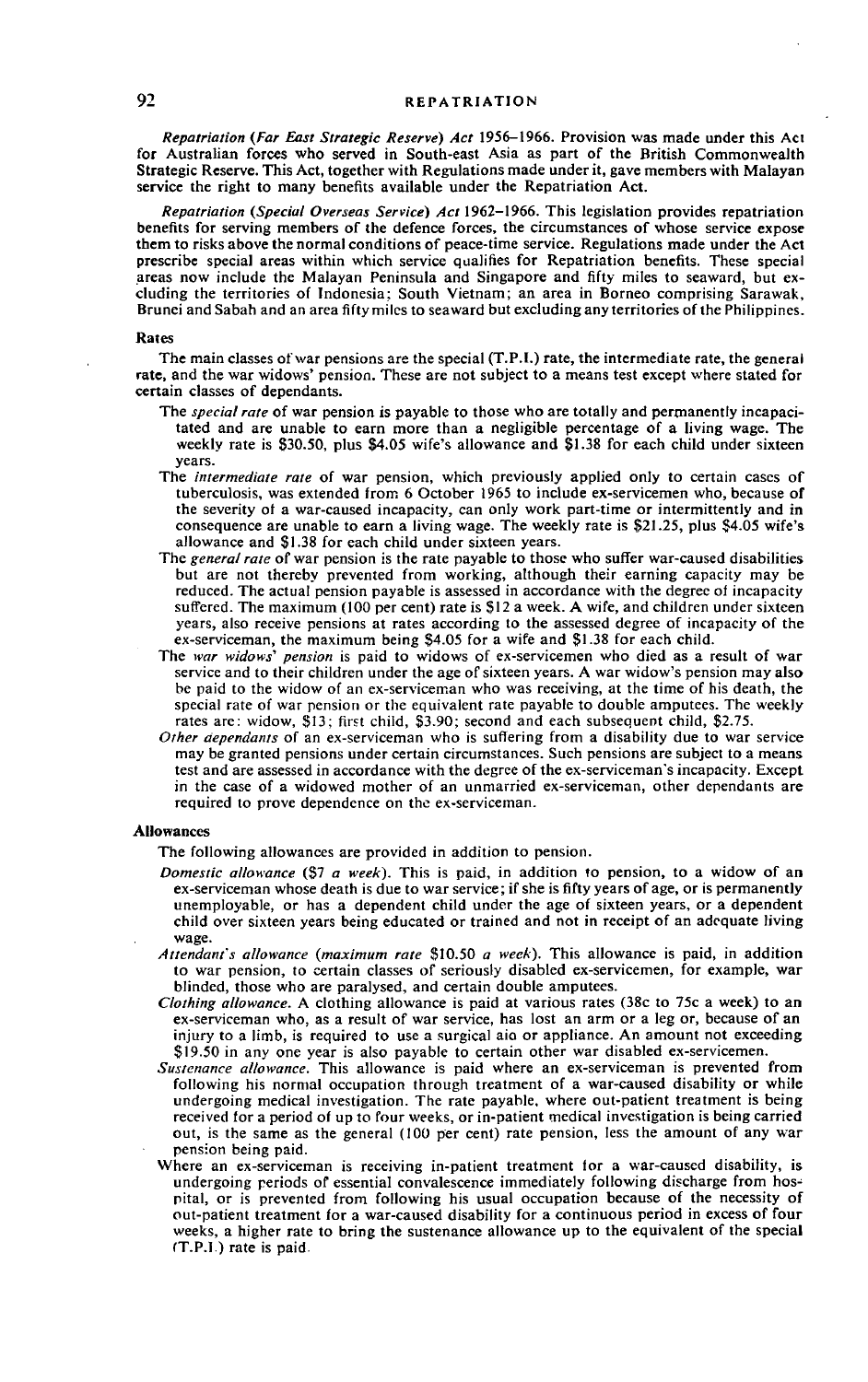The wife, and any children under sixteen years of age, of an ex-serviceman who is receiving a sustenance allowance, are paid an amount which, when added to any war pension being paid, is equal to the full general rate pension for a wife and such children.

- *Recreation transport allowance.* This allowance provides transport for recreation purposes and may be paid to an ex-serviceman who, as a result of war service, suffers certain amputations of the arms or legs or is seriously disabled to the extent that his powers of locomotion are negligible.
- *Other allowances and general assistance.* These include a guardian's allowance, re-establishment loans and allowances, funeral benefits, vocational training allowances for education and training of children, fares and allowances for loss of remunerative time in connection with medical or pension purposes, and motor vehicle allowances for seriously disabled ex-servicemen.

#### Appeals tribunals

The principal Act was amended as from 1 June 1929 to create tribunals to hear appeals in respect of war pensions. War Pensions Entitlement Appeal Tribunals are empowered to hear and decide any appeal by or on behalf of ex-servicemen or their dependants against decisions of a Repatriation Board or the Repatriation Commission that the incapacity or death of an exserviceman did not arise out of war service. Assessment Appeal Tribunals were created to hear and decide any appeal against a current assessment or a 'Nil' assessment of war pension made by a Repatriation Board or the Repatriation Commission in respect of the incapacity of an exserviceman which had been accepted as arising out of war service. Provision was made by subsequent legislation to enable the tribunals to hear appeals by certain members whose applications for a service pension had been refused on the grounds that they were not suffering from pulmonary tuberculosis or were permanently unemployable.

#### Summary of war pensions

The following tables provide a summary of war pensions (excluding miscellaneous war pensions) for the 1914-18 War, the 1939-45 War, the Korea and Malaya operations, the Far East Strategic Reserve, and the Special Overseas Service. Statistics relating to miscellaneous war pensions are shown later in this chapter.

|                                              | $1914 - 18$<br>War | 1939-45<br>War | Korea and<br>Malaya<br>operations. | Far East<br>Strategic  <br>Reserve | Special<br>Overseas<br> Service(a) | Total   |
|----------------------------------------------|--------------------|----------------|------------------------------------|------------------------------------|------------------------------------|---------|
| New claims granted<br>. No.                  | 1,455              | 20,121         | 801                                | 170                                | 168                                | 22,715  |
| Restorations<br>No.                          | 100                | 453            | 18                                 | $\ddot{\phantom{0}}$               | $\ddot{\phantom{0}}$               | 571     |
| Claims rejected $(b)$<br>$\cdot$ No.         | 1.402              | 5.620          | 277                                | 87                                 | 17                                 | 7.403   |
| Pensions cancelled (gross)No.                | 406                | 25,826         | 183                                | 16                                 |                                    | 26,434  |
| Deaths of pensioners . No.                   | 5,441              | 4,831          | 29                                 |                                    |                                    | 10.303  |
| Number of pensions in                        |                    |                |                                    |                                    |                                    |         |
| force at 30 June 1966                        | 103.041            | 531,217        | 10,317                             | 1,012                              | 181                                | 645,768 |
| Annual pension liability                     |                    |                |                                    |                                    |                                    |         |
| $.$ \$'000<br>at 30 June 1966                | 54,818             | 100,798        | 1,116                              | 99                                 | 34                                 | 156,865 |
| Amount paid in pen-<br>sions during the year |                    |                |                                    |                                    |                                    |         |
| . \$'000<br>1965–66.                         | n.a.               | n.a.           | п.а.                               | n.a.                               | n.a.                               | 170,146 |

WAR PENSIONS: SUMMARY, AUSTRALIA, 1965-66

(«) *See* page 92—*Repatriation (Special Overseas Services) Act* **1962-1966. men** who had their **claims for all their disabilities** rejected. *(b)* **Number of ex-service-**

|                                                      |  | $1961 - 62$     | $1962 - 63$     | 1963-64         | 1964-65          | 1965-66          |
|------------------------------------------------------|--|-----------------|-----------------|-----------------|------------------|------------------|
|                                                      |  |                 |                 |                 |                  |                  |
| New claims granted $\therefore$<br>Restorations      |  | 34,337<br>1,300 | 36.118<br>1.035 | 32.235<br>992   | 27.774<br>803    | 22,715<br>571    |
| <b>Total additions</b>                               |  | 35,637          | 37.153          | 33,227          | 28,577           | 23,286           |
| Pensions cancelled (gross)<br>Deaths of pensioners : |  | 18,816<br>7.950 | 28,020<br>8,867 | 25,275<br>9,440 | 25,932<br>10,339 | 26.434<br>10,303 |
| <b>Total reductions</b>                              |  | 26,766          | 36.887          | 34,715          | 36,271           | 36,737           |

## **WAR PENSIONS: SUMMARY, AUSTRALIA, 1961-62 TO 1965-66**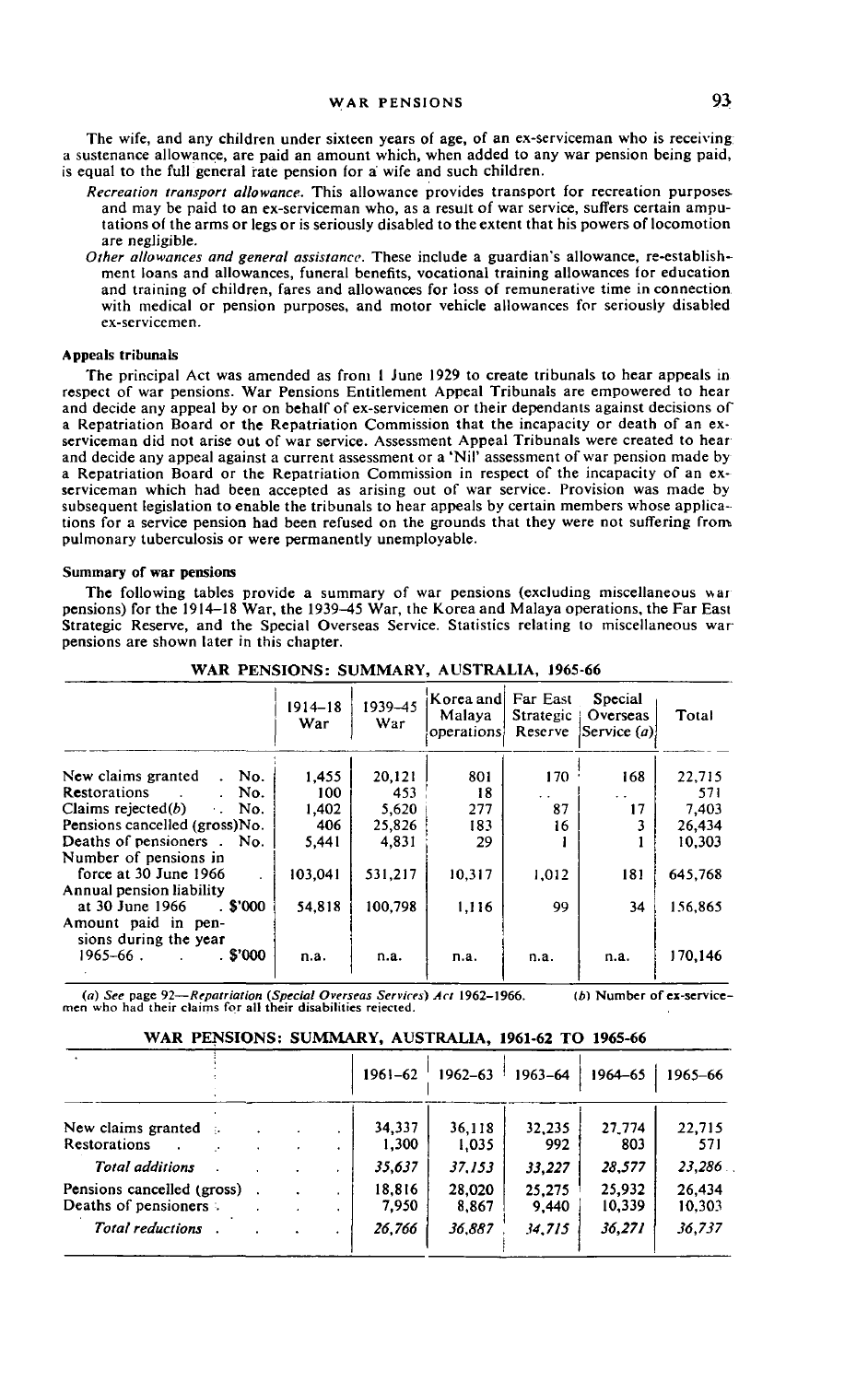## Classes **of** war **pensions**

The following tables provide an analysis of the total number of new claims granted, pensions in force and members on special rates for 1965-66.

| <b>Class</b>           |                          | 1914–18<br>War | 1939-45<br>War | Korea and<br>Malaya<br>operations | Far East<br>Strategic<br>Reserve | Special<br>Overseas<br>Service | Total  |
|------------------------|--------------------------|----------------|----------------|-----------------------------------|----------------------------------|--------------------------------|--------|
| Ex-servicemen          | ٠                        | 639            | 5.535          | 148                               | 38                               | 59                             | 6,419  |
| Wives of ex-servicemen |                          | 666            | 5,669          | 149                               | 38                               | 44                             | 6,566  |
| Children               | $\ddot{\phantom{1}}$     | 143            | 8,743          | 503                               | 94                               | 65                             | 9,548  |
| Other dependants       | ٠                        |                | 174            |                                   | . .                              |                                | 182    |
| Total                  | $\overline{\phantom{a}}$ | 1,455          | 20,121         | 801                               | 170                              | 168                            | 22,715 |

# **WAR PENSIONS: NEW CLAIMS GRANTED, AUSTRALIA, 1965-66**

## **WAR PENSIONS IN FORCE: AUSTRALIA, 30 JUNE 1966**

|                          | Class |  | $1914 - 18$<br>War | 1939-45<br>War | Korea and <br>Malaya<br>operations | Far East<br>Strategic<br>Reserve | Special<br>Overseas<br>Service | Total                |         |
|--------------------------|-------|--|--------------------|----------------|------------------------------------|----------------------------------|--------------------------------|----------------------|---------|
| Ex-servicemen            |       |  | ٠                  | 39,219         | 180,874                            | 2,807                            | 314                            | 61                   | 223,275 |
| <b>Wives</b>             |       |  | ٠                  | 38.585         | 154.421                            | 2.166                            | 217                            | 32                   | 195.421 |
| Children                 |       |  | ٠                  | 600            | 162.964                            | 4,971                            | 428                            | 44                   | 169,007 |
| War widows               |       |  | ٠                  | 23,860         | 19,688                             | 105                              | 13                             | 17                   | 43,683  |
| Children of deceased ex- |       |  |                    |                |                                    |                                  |                                |                      |         |
| servicemen               |       |  | ٠                  | 113            | 6.113                              | 149                              | 35                             | 26                   | 6,436   |
| Orphans                  |       |  | ٠                  | 14             | 144                                | 3                                |                                | $\ddot{\phantom{1}}$ | 162     |
| Parents                  |       |  | ٠                  | 413            | 6.617                              | 111                              |                                |                      | 7,145   |
| Brothers and sisters     |       |  | ٠                  | 40             | 97                                 | 4                                | . .                            | $\ddot{\phantom{1}}$ | 141     |
| Others                   |       |  | ٠                  | 197            | 299                                |                                  |                                | $\ddot{\phantom{0}}$ | 498     |
| Total                    |       |  | ٠                  | 103,041        | 531,217                            | 10.317                           | 1,012                          | 181                  | 645,768 |

## **WAR PENSIONS: MEMBERS ON SPECIAL RATES OR EQUIVALENT, AUSTRALIA 30 JUNE 1966**

| Class                         | $1914 - 18$<br>War | 1939-45<br>War | Korea and<br>Malaya<br>operations | Far East<br><b>Strategic</b><br>Reserve | Special<br>Overseas<br>Service | Total  |
|-------------------------------|--------------------|----------------|-----------------------------------|-----------------------------------------|--------------------------------|--------|
| Totally and permanently in-   |                    |                |                                   |                                         |                                |        |
| capacitated ex-servicemen.    | 11,147             | 10,694         | 42                                | $\ddot{\phantom{0}}$                    | $\ddot{\phantom{0}}$           | 21,883 |
| Blinded ex-servicemen         | 207                | 239            |                                   | $\ddot{\phantom{a}}$                    | $\ddotsc$                      | 448    |
| Tuberculous ex-servicemen.    | 342                | 200            | 3                                 | $\ddot{\phantom{1}}$                    | $\ddot{\phantom{0}}$           | 545    |
| Tuberculous ex-servicemen     |                    |                |                                   |                                         |                                |        |
| (intermediate rate).          | 83                 | 201            | 4                                 | . .                                     | $\ddot{\phantom{0}}$           | 288    |
| Temporarily totally incapaci- |                    |                |                                   |                                         |                                |        |
| tated ex-servicemen.          | 278                | 1.464          | 28                                | 4                                       | $\ddot{\phantom{0}}$           | 1,774  |
| Ex-servicemen suffering other |                    |                |                                   |                                         |                                |        |
| disabilities                  | 45                 | 49             | 2                                 | . .                                     | . .                            | 96     |
| Total.<br>$\bullet$           | 12,102             | 12,847         | 81                                | 4                                       | . .                            | 25,034 |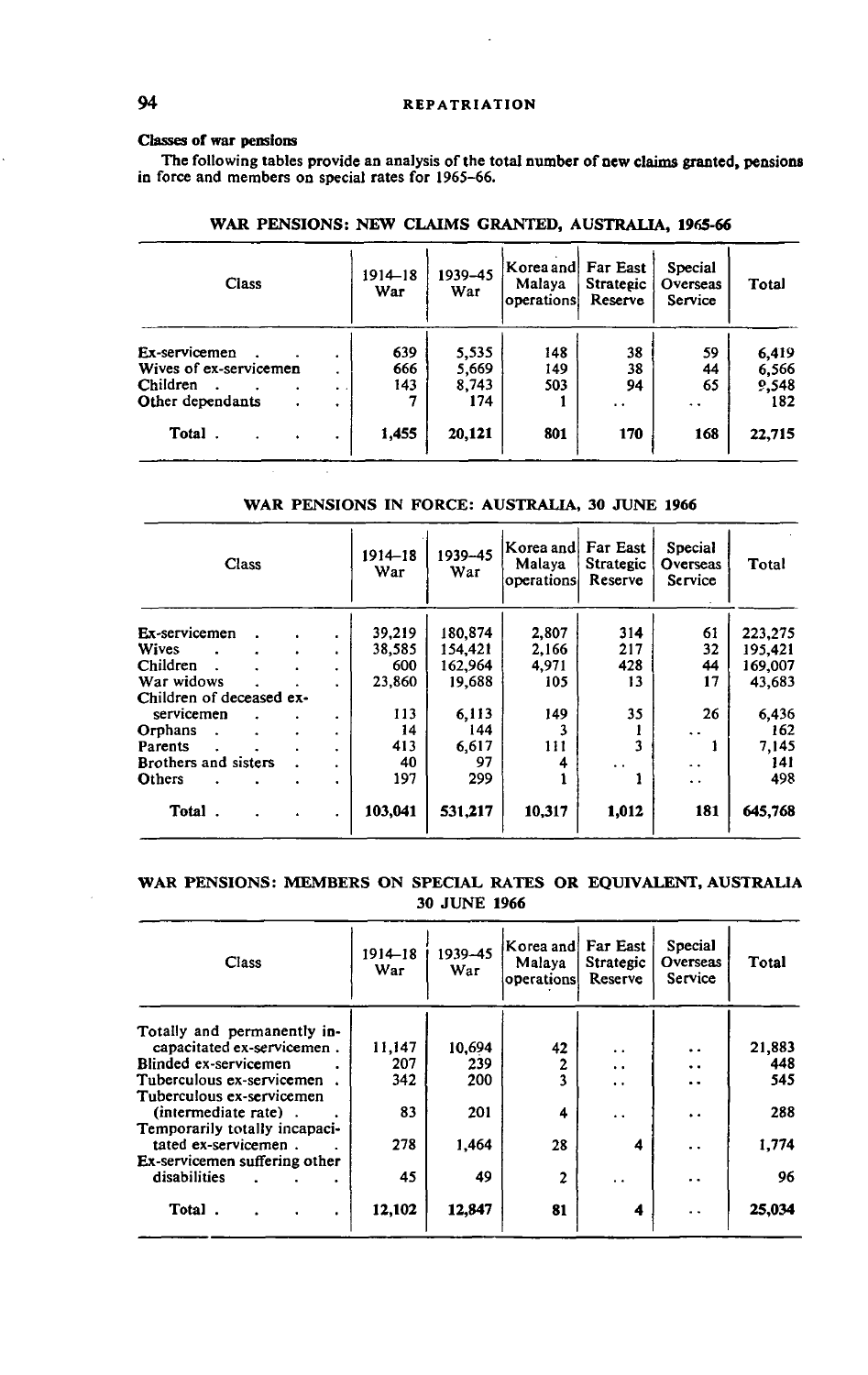## WAR PENSIONS **95**

## Number of war pensions and annual liability, States, etc., 30 June 1966

The following table shows the number of pensions in force and annual liability for each war, field of operations or service at 30 June 1966 according to place of payment. (The amount paid is shown later in this chapter.)

## WAR PENSIONS: NUMBER OF PENSIONS AND ANNUAL LIABILITY STATES, ETC., 30 JUNE 1966

|                       |  |  |                                     |                                                      |                                            | Number of war pensions in force at 30 June 1966 |                                          | Annual  |
|-----------------------|--|--|-------------------------------------|------------------------------------------------------|--------------------------------------------|-------------------------------------------------|------------------------------------------|---------|
| Place of payment      |  |  | Incapaci-<br>tated<br>ex-servicemen | Dependants<br>of incapaci-<br>tated<br>ex-servicemen | Dependants<br>of deceased<br>ex-servicemen | Total                                           | pension<br>liabilitv<br>(a)<br>( \$'000) |         |
|                       |  |  |                                     |                                                      | 1914-18 WAR                                |                                                 |                                          |         |
|                       |  |  |                                     |                                                      |                                            |                                                 |                                          |         |
| New South Wales(b)    |  |  | $\bullet$                           | 12.641                                               | 12.534                                     | 8.315                                           | 33.490                                   | 18.290  |
| Victoria              |  |  | $\bullet$                           | 12.738                                               | 12.478                                     | 8.168                                           | 33.384                                   | 18.101  |
| Oueensland.           |  |  |                                     | 5.276                                                | 5.220                                      | 2.548                                           | 13.044                                   | 7.111   |
| South Australia $(c)$ |  |  | $\bullet$                           | 3.114                                                | 3,270                                      | 1.951                                           | 8.335                                    | 4.262   |
| Western Australia     |  |  | $\bullet$                           | 3.056                                                | 3.445                                      | 1.642                                           | 8.143                                    | 3,540   |
| Tasmania              |  |  | $\bullet$                           | 1.659                                                | 1.639                                      | 987                                             | 4,285                                    | 2,482   |
| Abroad                |  |  | ٠                                   | 735                                                  | 925                                        | 700                                             | 2,360                                    | 1,032   |
| <b>Total</b>          |  |  | ٠                                   | 39,219                                               | 39,511                                     | 24,311                                          | 103,041                                  | 54,818  |
|                       |  |  |                                     |                                                      | 1939-45 WAR                                |                                                 |                                          |         |
| New South Wales(b)    |  |  |                                     | 63.809                                               | 106,703                                    | 12.153                                          | 182,665                                  | 35,745  |
| Victoria              |  |  |                                     | 49,178                                               | 88,014                                     | 8.466                                           | 145,658                                  | 27,049  |
| Oueensland            |  |  |                                     | 26,914                                               | 49,979                                     | 4,795                                           | 81,688                                   | 16,598  |
| South Australia(c).   |  |  | $\bullet$                           | 17,642                                               | 31,743                                     | 3.065                                           | 52,450                                   | 9,006   |
| Western Australia     |  |  | $\bullet$                           | 15,881                                               | 26,880                                     | 2.634                                           | 45,395                                   | 8,023   |
| Tasmania              |  |  |                                     | 6.865                                                | 13,878                                     | 985                                             | 21,728                                   | 3,874   |
| Abroad                |  |  | ٠                                   | 585                                                  | 747                                        | 301                                             | 1,633                                    | 503     |
| Total                 |  |  |                                     | 180,874                                              | 317,944                                    | 32,399                                          | 531,217                                  | 100,798 |
|                       |  |  |                                     |                                                      |                                            | KOREA AND MALAYA OPERATIONS                     |                                          |         |
| New South Wales(b)    |  |  | ٠                                   | 1,092                                                | 2.685                                      | 139                                             | 3,916                                    | 415     |
| Victoria              |  |  | ٠                                   | 651                                                  | 1,541                                      | 59                                              | 2,251                                    | 237     |
| <b>Oueensland</b>     |  |  | $\bullet$                           | 495                                                  | 1,346                                      | 78                                              | 1.919                                    | 219     |
| South Australia(c)    |  |  | ٠                                   | 200                                                  | 528                                        | 17                                              | 745                                      | 81      |
| Western Australia     |  |  |                                     | 223                                                  | 650                                        | 31                                              | 904                                      | 93      |
| Tasmania              |  |  |                                     | 96                                                   | 308                                        | 11                                              | 415                                      | 41      |
| Abroad                |  |  |                                     | 50                                                   | 82                                         | 35                                              | 167                                      | 30      |

## FAR EAST STRATEGIC RESERVE

7,140

370

10,317

1,116

2,807

Total . . . .

| New South Wales(b)<br>Victoria<br>Oueensland<br>South Australia(c)<br>Western Australia<br>Tasmania | $\bullet$ | ٠<br>۰ | 132<br>55<br>88<br>۰<br>25 | 307<br>88<br>180<br>23<br>37 | 23<br>19<br>6<br>$\cdot$ . | 462<br>162<br>274<br>32<br>65<br>10 | 42<br>20<br>25 |
|-----------------------------------------------------------------------------------------------------|-----------|--------|----------------------------|------------------------------|----------------------------|-------------------------------------|----------------|
| Abroad<br><b>Total</b>                                                                              |           |        | 314                        | 646                          | . .<br>52                  | 1,012                               | 99             |

(a) Includes domestic allowance payabl; to widows.<br>(c) Includes Northern Territory. (6) Includes Australian Capital Territory.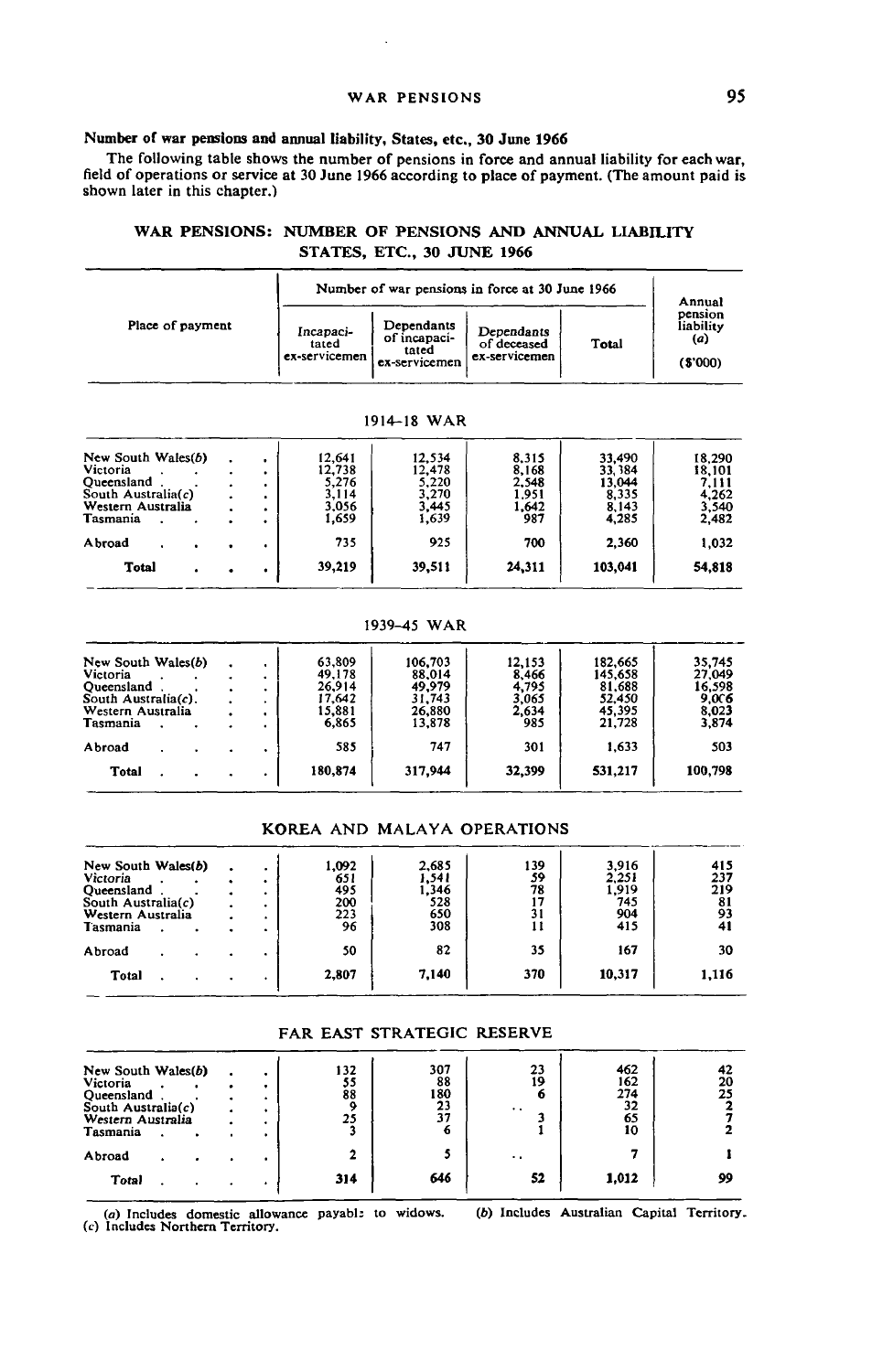|                                   |                      |                                     |                                                      | Number of war pensions in force at 30 June 1966 |                  | Annual                                 |
|-----------------------------------|----------------------|-------------------------------------|------------------------------------------------------|-------------------------------------------------|------------------|----------------------------------------|
| Place of payment                  |                      | Incapaci-<br>tated<br>ex-servicemen | Dependants<br>of incapaci-<br>tated<br>ex-servicemen | Dependants<br>of deceased<br>ex-servicemen      | Total            | pension<br>liability<br>(a)<br>(S'000) |
|                                   |                      | SPECIAL OVERSEAS SERVICE            |                                                      |                                                 |                  |                                        |
| New South Wales(b)                |                      | 36                                  | 55                                                   | 24                                              | 115              | 21                                     |
| Victoria<br>Oueensland.           | ٠<br>$\bullet$       | 4<br>14                             | 4<br>11                                              | 6<br>7                                          | 14<br>32         | 3<br>5                                 |
| South Australia(c)                | $\bullet$            | 4                                   | $\overline{2}$                                       | $\ddot{\phantom{1}}$                            | 6                |                                        |
| Western Australia                 | $\bullet$            | 3                                   | 4                                                    | 7                                               | 14               |                                        |
| Tasmania                          | ۰                    |                                     |                                                      | . .                                             | . .              |                                        |
| Abroad                            |                      |                                     |                                                      | . .                                             | . .              |                                        |
| <b>Total</b>                      |                      | 61                                  | 76                                                   | 44                                              | 181              | 34                                     |
|                                   |                      |                                     | <b>TOTAL</b>                                         |                                                 |                  |                                        |
| New South Wales(b)                | ٠                    | 77,710                              | 122.284                                              | 20,654                                          | 220,648          | 54.513                                 |
| Victoria                          | ٠                    | 62,626                              | 102,125                                              | 16,718                                          | 181,469          | 45,410                                 |
| Oucensland.<br>South Australia(c) | ٠                    | 32,787<br>20,969                    | 56,736<br>35,566                                     | 7,434<br>5,033                                  | 96.957<br>61,568 | 23,958<br>13,352                       |
| Western Australia                 | ٠<br>٠               | 19,188                              | 31,016                                               | 4,317                                           | 54,521           | 11.667                                 |
| Tasmania                          | $\ddot{\phantom{a}}$ | 8,623                               | 15.831                                               | 1,984                                           | 26,438           | 6,399                                  |
| Abroad                            | ٠                    | 1.372                               | 1.759                                                | 1,036                                           | 4,167            | 1,566                                  |
| <b>Grand</b> total                | $\ddot{\phantom{a}}$ | 223,275                             | 365,317                                              | 57,176                                          | 645,768          | 156,865                                |

# WAR PENSIONS: NUMBER OF PENSIONS AND ANNUAL LIABILITY STATES, ETC., 30 JUNE 1966—*continued*

(a) Includes domestic allowance payable to widows.<br>(c) Includes Northern Territory. *(b)* Includes Australian Capital Territory.

#### Summary of war pensions

The following table shows, for each war, field of operations or service and in total, the number of pensions granted, claims rejected, pensions in force, and the annual liability for pensions in each of the years ended 30 June 1962 to 1966.

|                                                                               |                                                                                                             |                                           |                                                     |                                                     | Number of war pensions in force at 30 June     |                                                               | Annual                                              |       |                                                         |
|-------------------------------------------------------------------------------|-------------------------------------------------------------------------------------------------------------|-------------------------------------------|-----------------------------------------------------|-----------------------------------------------------|------------------------------------------------|---------------------------------------------------------------|-----------------------------------------------------|-------|---------------------------------------------------------|
| Year                                                                          | Pensions<br>granted                                                                                         | Claims<br>rejected<br>(a)                 |                                                     | Incapacı-<br>tated<br>$ex-$<br>servicemen           |                                                | Depend-<br>ants of<br>incapaci-<br>tated<br>ex-<br>servicemen | Depend-<br>ants of<br>deceased<br>ex-<br>servicemen | Total | pension<br>liability<br>at 30<br>June<br>(b)<br>(5'000) |
|                                                                               |                                                                                                             |                                           | 1914–18 WAR                                         |                                                     |                                                |                                                               |                                                     |       |                                                         |
| $1961 - 62$ .<br>$1962 - 63$ .<br>$1963 - 64$ .<br>1964-65.<br>. 1965–66      | 2.422<br>٠<br>2,394<br>$\ddot{\phantom{0}}$<br>2,050<br>$\bullet$<br>1,631<br>1,455<br>$\ddot{\phantom{a}}$ | 1.872<br>1.854<br>1.678<br>1,481<br>1,402 | 48,670<br>46,606<br>44,401<br>41.820<br>39,219      | 46,772<br>45.212<br>43.521<br>41,353<br>39,511      | 23.144<br>23,566<br>23,846<br>24.191<br>24,311 | 118,586<br>115,384<br>111,768<br>107.364<br>103,041           | 47,781<br>47,410<br>47,145<br>47,730<br>54,818      |       |                                                         |
|                                                                               |                                                                                                             |                                           | 1939–45 WAR                                         |                                                     |                                                |                                                               |                                                     |       |                                                         |
| $1961 - 62$ .<br>$1962 - 63$ .<br>$1963 - 64$ .<br>$1964 - 65$ .<br>1965–66 . | 30,794<br>٠<br>32,496<br>$\bullet$<br>29,119<br>٠<br>25,068<br>$\bullet$<br>20,121<br>×.                    | 7,030<br>6,125<br>6,113<br>5,525<br>5,620 | 165,101<br>170,594<br>175,301<br>178,463<br>180,874 | 350,297<br>345,914<br>341.272<br>331.164<br>317,944 | 28,506<br>29,723<br>30,803<br>31,847<br>32,399 | 543,904<br>546,231<br>547,376<br>541.474<br>531,217           | 77,107<br>81,092<br>85,336<br>92,015<br>100,798     |       |                                                         |

## WAR PENSIONS: SUMMARY, AUSTRALIA, 1961-62 TO 1965-66

*(a)* The number of claimants who had the claims for all their disabilities rejected, allowance payable to widows.  $(b)$  Includes domestic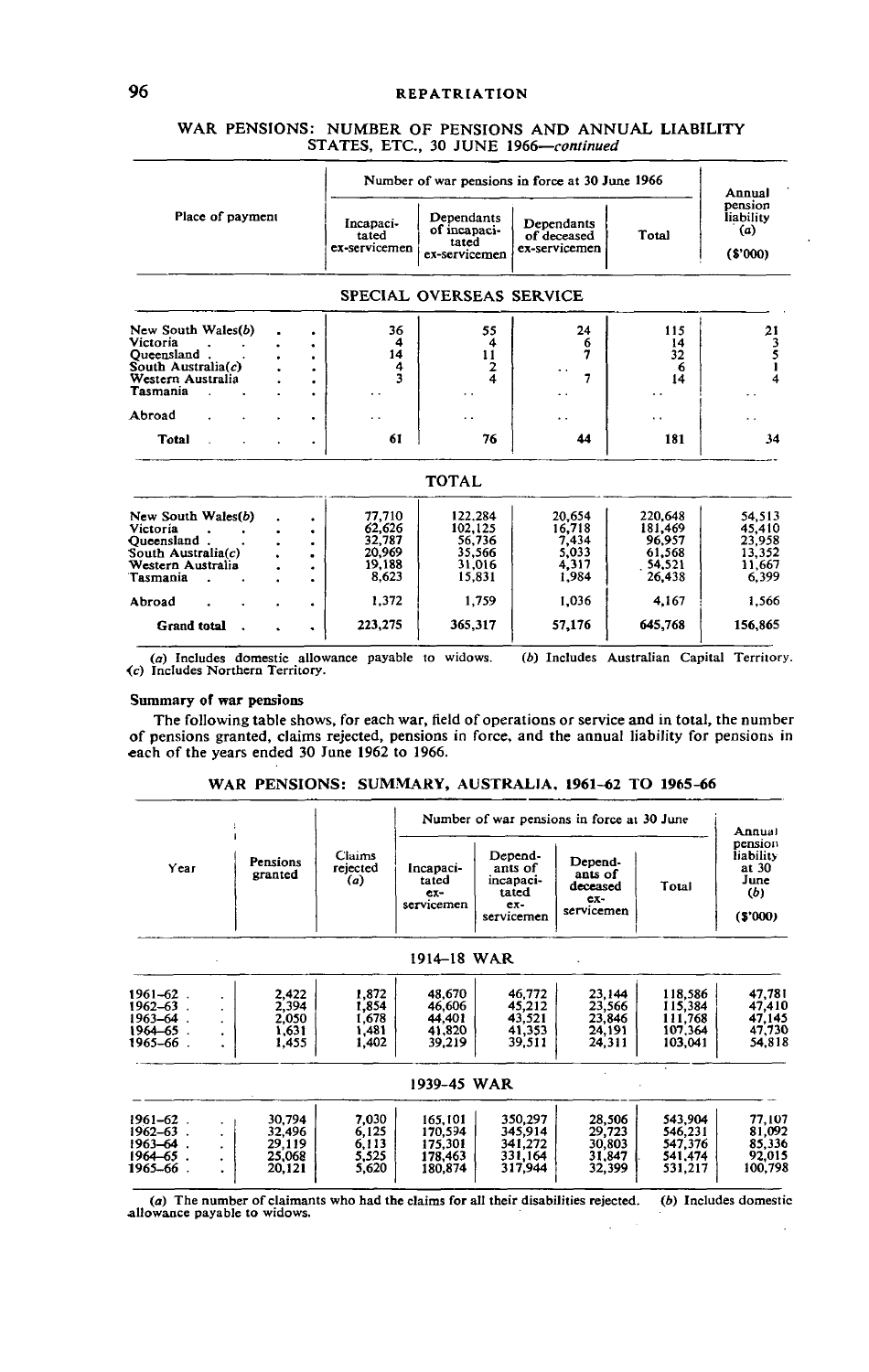#### WAR PENSIONS 97

|                                                                                   | Pensions<br>Year<br>granted |                                                |                                           |                                                     |                                                               | Number of war pensions in force at 30 June          |                                                     | Annual                                                    |
|-----------------------------------------------------------------------------------|-----------------------------|------------------------------------------------|-------------------------------------------|-----------------------------------------------------|---------------------------------------------------------------|-----------------------------------------------------|-----------------------------------------------------|-----------------------------------------------------------|
|                                                                                   |                             |                                                | Claims<br>rejected<br>(a)                 | Incapaci-<br>tated<br>ex-<br>servicemen             | Depend-<br>ants of<br>incapaci-<br>tated<br>ex-<br>servicemen | Depend-<br>ants of<br>deceased<br>ex-<br>servicemen | Total                                               | pension<br>liability<br>at 30<br>June<br>(b)<br>( \$'000) |
|                                                                                   |                             |                                                |                                           |                                                     | KOREA AND MALAYA OPERATIONS                                   |                                                     |                                                     |                                                           |
| $1961 - 62$ .<br>$1962 - 63$ .<br>$1963 - 64$ .<br>$1964 - 65$ .<br>$1965 - 66$ . | ٠                           | 969<br>1.035<br>862<br>858<br>801              | 383<br>342<br>271<br>231<br>277           | 2,208<br>2.412<br>2.554<br>2.687<br>2.807           | 4,919<br>5.618<br>6.175<br>6.673<br>7.140                     | 285<br>290<br>322<br>340<br>370                     | 7.412<br>8,320<br>9,051<br>9,700<br>10,317          | 797<br>876<br>945<br>1.031<br>1.116                       |
|                                                                                   |                             |                                                |                                           |                                                     | FAR EAST STRATEGIC RESERVE                                    |                                                     |                                                     |                                                           |
| $1961 - 62$ .<br>$1962 - 63$ .<br>$1963 - 64$ .<br>1964-65.<br>1965-66.           | $\ddot{\phantom{a}}$        | 152<br>193<br>196<br>208<br>170                | 70<br>48<br>58<br>49<br>87                | 104<br>166<br>223<br>275<br>314                     | 146<br>264<br>396<br>536<br>646                               | 26<br>36<br>39<br>39<br>52                          | 276<br>466<br>658<br>850<br>1.012                   | 32<br>48<br>$\frac{62}{76}$<br>99                         |
|                                                                                   |                             |                                                |                                           |                                                     | SPECIAL OVERSEAS SERVICE(c)                                   |                                                     |                                                     |                                                           |
| $1963 - 64$ .<br>$1964 - 65$ .<br>1965-66.                                        |                             | 8<br>9<br>168                                  | 17                                        | 1<br>3<br>61                                        | 5<br>8<br>76                                                  | $\mathbf 2$<br>$\overline{6}$<br>44                 | 8<br>17<br>181                                      | 34                                                        |
|                                                                                   |                             |                                                |                                           | TOTAL                                               |                                                               |                                                     |                                                     |                                                           |
| 1961–62.<br>1962–63.<br>1963–64.<br>1964–65.<br>1965–66.                          |                             | 34.337<br>36.118<br>32,235<br>27,774<br>22,715 | 9.355<br>8.369<br>8,120<br>7.286<br>7,403 | 216.083<br>219,778<br>222,480<br>223,248<br>223,275 | 402.134<br>397,008<br>391,369<br>379,734<br>365,317           | 51.961<br>53.615<br>55,012<br>56,423<br>57.176      | 670,178<br>670,401<br>668,861<br>659,405<br>645,768 | 125,718<br>129,427<br>133,489<br>140,854<br>156,865       |

## WAR PENSIONS: SUMMARY, AUSTRALIA, 1961-62 TO 1965-66—*continued*

(a) The number of claimants who had the claims for all their disabilities rejected, allowances payable to widows. (c) Not applicable prior to 1963-64. (6) Includes domestic

The following table shows, for the years 1961-62 to 1965-66, the amounts paid in pensions and the places where they were paid.

WAR PENSIONS: AMOUNT PAID(a), STATES, ETC., 1961-62 TO 1965-66

**(S'OOO)**

| Place of payment                                                                                                  | 1961-62                                                          | 1962-63                                                          | 1963-64<br>(b)                                                   | 1964-65                                                          | 1965-66                                                          |
|-------------------------------------------------------------------------------------------------------------------|------------------------------------------------------------------|------------------------------------------------------------------|------------------------------------------------------------------|------------------------------------------------------------------|------------------------------------------------------------------|
| New South Wales $(c)$<br>Victoria<br>Oueensland<br>South Australia(d)<br>Western Australia<br>Tasmania.<br>Abroad | 46,091<br>40,281<br>19,300<br>12,016<br>10,162<br>5,351<br>1,605 | 48,106<br>41,815<br>20,750<br>12.349<br>10,509<br>5,663<br>1,539 | 53,108<br>45,526<br>23,040<br>13,500<br>11,547<br>5,152<br>1,656 | 52,809<br>45,064<br>23,295<br>13,209<br>11,430<br>6.210<br>1.466 | 58,851<br>49,526<br>25,928<br>14,633<br>12,617<br>6,914<br>1,677 |
| Total.                                                                                                            | 134,805                                                          | 140,731                                                          | 154,530                                                          | 153,483                                                          | 170,146                                                          |

(a) Includes domestic allowances paid to widows. (b) Includes five 12-weekly payments.<br>(c) Includes Australian Capital Territory. (d) Includes Northern Territory.

#### Miscellaneous war pensions

The Commission is also responsible for the payment of pensions and allowances to beneficiaries under the Seamen's War Pensions and Allowances Act 1940–1966, the Interim Forces Benefits Act 1947–1966, the Native Members of decisions granting eligibility to persons who were attached to the armed forces during war time.

.

22895/66—4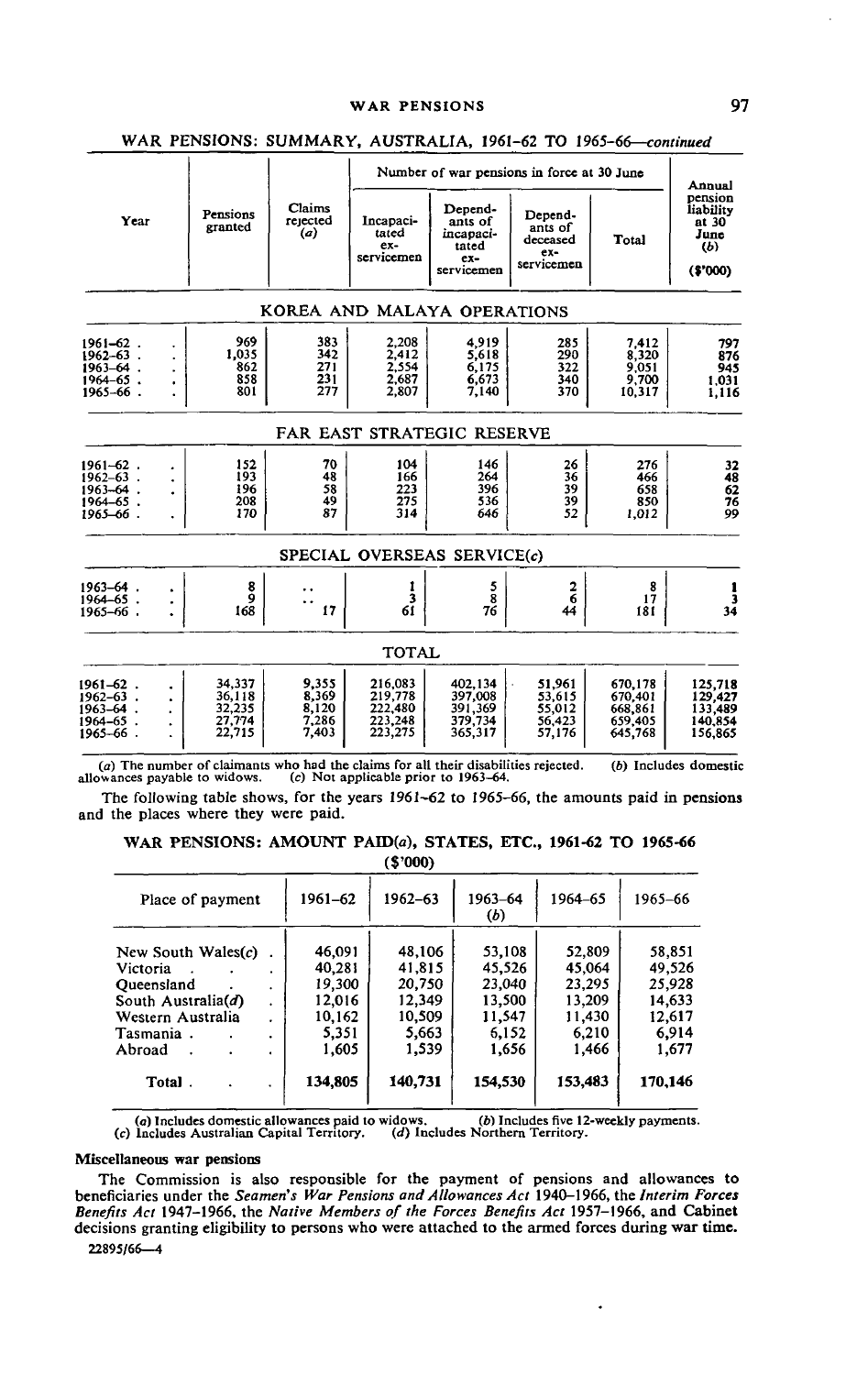The following table shows the number of pensions under the various Acts, and the annual liability at 30 June 1966, and the table thereafter shows the amounts paid during the years 1961-62 to 1965-66 and the place of payment.

|                                                                                                                             | Number of pensions in force at 30 June 1966 |                                |                                      |                               |                                           |
|-----------------------------------------------------------------------------------------------------------------------------|---------------------------------------------|--------------------------------|--------------------------------------|-------------------------------|-------------------------------------------|
| Class                                                                                                                       | Members<br>(a)                              | Dependants<br>of members       | Dependants<br>of deceased<br>members | Total                         | Annual<br>pension<br>liability<br>(S'000) |
| Act of grace<br>$\bullet$<br>Seamen's war pension<br>New Guinea civilians<br>Interim forces<br>Native members of the forces | 121<br>70<br>11<br>91                       | 151<br>108<br>. .<br>26<br>240 | 57<br>82<br>85<br>. .<br>19          | 329<br>260<br>86<br>37<br>350 | 107<br>80<br>84<br>2<br>36                |
| Total.<br>٠                                                                                                                 | 294                                         | 525                            | 243                                  | 1,062                         | 309                                       |

## **MISCELLANEOUS WAR PENSIONS: NUMBER OF PENSIONS AND ANNUAL LIABILITY, AUSTRALIA, 30** JUNE **1966**

(o) 'Member' in this context is a person in respect of whose wartime experience a pension is paid.

#### **MISCELLANEOUS WAR PENSIONS: AMOUNT PAID, STATES, ETC. 1961-62 TO 1965-66**

**(S'OOO)**

|                                                                                                                                                    |                                                    | 1 J J J J J                 |                                  |                             |                             |
|----------------------------------------------------------------------------------------------------------------------------------------------------|----------------------------------------------------|-----------------------------|----------------------------------|-----------------------------|-----------------------------|
| Place of payment                                                                                                                                   | 1961-62                                            | 1962-63                     | 1963-64<br>(a)                   | 1964-65                     | 1965-66                     |
| New South Wales $(b)$<br>Victoria<br>٠<br>Oueensland<br>۰<br>South Australia $(c)$<br>٠<br>Western Australia<br>٠<br>Tasmania.<br>٠<br>Abroad<br>٠ | 137<br>66<br>46<br>32<br>16<br>4<br>$\overline{2}$ | 144<br>67<br>38<br>32<br>17 | 150<br>71<br>45<br>35<br>17<br>5 | 156<br>70<br>42<br>30<br>17 | 161<br>76<br>46<br>34<br>20 |
| Total<br>٠                                                                                                                                         | 303                                                | 305                         | 323                              | 321                         | 344                         |

 $(a)$  Includes five 12-weekly payments. (c) Includes Northern Territory. (6) Includes Australian Capital Territory.

#### Service pensions

The *Repatriation Act* 1920-1966 provides for a service pension to be paid, subject to a means test of income and property, to the following persons.

Ex-servicemen who served in a theatre of war and have attained the age of sixty years or are permanently unemployable;

Ex-servicemen who suffer from pulmonary tuberculosis, irrespective of the area of their service; and

Ex-servicewomen who suffer from tuberculosis, or who served in a theatre of war, or served abroad or embarked for service abroad and have attained the age of fifty-five years, or are permanently unemployable.

#### **Rates of pension**

The maximum rate of service pension is the same as that paid to an age or invalid pensioner by the Department of Social Services. A single or married ex-serviceman receives a pension of \$13.00 a week. If, however, an ex-serviceman's wife is receiving a social service pension, a tuberculosis allowance or a service pension as a member of the forces, the rate is \$11.75 a week. The service pension of an ex-serviceman is increased by SI.50 a week for each eligible child other than the first and by S4.00 a week if a guardian's allowance is payable.

The maximum weekly rates payable to a service pensioner's wife and eligible children are: wife, S6.00; first child, \$1.50; other children up to three in number, 25c each. *Eligible child* means a child of a service pensioner, under the age of sixteen years, or a child over that age who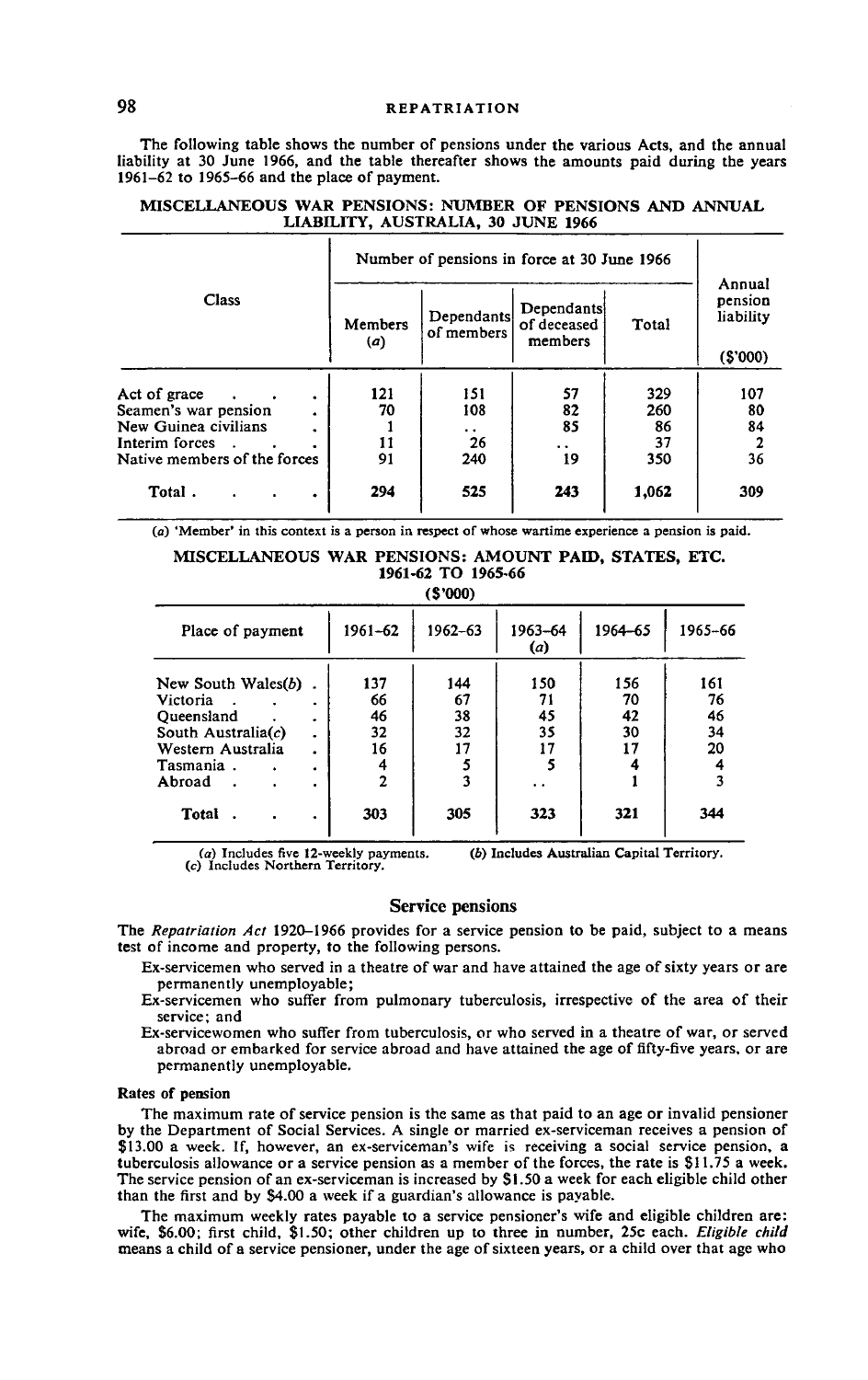is wholly or substantially dependent on the pensioner and is undergoing full-time education, in which case pension may continue until the child's twenty-first birthday.

Supplementary assistance of \$2.00 a week is paid in addition to service pension to an exserviceman who is paying rent, or for lodging, or board and lodging, and whose *means as assessed* do not exceed SI .00 a week or \$2.00 a week if he is married. (The allowance is reduced if the *means as assessed* exceed these amounts.)

A service pensioner who is unmarried, widowed, divorced, or married but separated, and who has care and control of one or more children, qualifies for a guardian's allowance of \$4.00 a week.

The means test sets limits to the amount of income or property which a pensioner may have for the purpose of service pension. The amount of service pension payable depends upon the claimant's *means as assessed,* which consist of his annual rate of income plus a property component equal to \$2.00 for each complete unit of §20 of net value of property above \$400. For married couples, except where they are separated or in other special circumstances, the income and property of each for purposes of applying the means test is taken to be half the total income and property of both, even if only one is a pensioner or claimant. A person's *means as assessed* may consist entirely of income, entirely of property, or of both income and property components. If a single person's *means as assessed* do not exceed \$7 a week, he receives the maximum rate of pension. If his *means as assessed exceed* \$7 a week, the rate payable is the maximum rate less the amount by which *means as assessed* exceed \$7 a week. If his *means as assessed* are \$20 a week or more, no service pension is payable.

Income means earnings and other forms of income derived from any source, with certain exceptions, of which the principal are: certain income derived from property, gifts or allowances from children, parents, brothers or sisters, benefits from friendly societies, child endowment, Commonwealth health benefits. The value of board and lodging received by a pensioner, either free or in return for services, is normally assessed as income at \$1.25 a week. Property includes all real and personal property, such as houses, land, money in hand, in a bank or on loan, shares, investments or legacies, vehicles used for business purposes, and livestock. Property does not include an applicant's permanent home, furniture or personal effects, the surrender value of life insurance policies (up to \$1,500), the value of any reversionary interest, the capital value of any life interest, annuity or contingent interest, or vehicles maintained only for personal use.

Eligibility for service pensions was extended on 1 November 1941 to veterans of the South African War 1899-1902 and in 1943 to members of the Forces of the 1939-45 War. Members of the Forces who served in Korea and those who served in Malaya prior to the commencement of the *Repatriation (Far East Strategic Reserve) Act* 1956-1966 are also eligible.

An ex-serviceman or ex-servicewoman in receipt of a service pension is entitled, with certain exceptions, to free medical benefits for disabilities not caused by war. These benefits include general practitioner service, specialist service where necessary, full pharmaceutical benefits, surgical aids and appliances (including spectacles), dental treatment, and treatment in Repatriation General Hospitals.

## **Operations**

The following tables give a summary of service pensions.

|                                                                     | South<br>African<br>War | $1914 - 18$<br>War | 1939-45<br>War | Korea-<br>Malaya<br>opera-<br>tions | Miscell-<br>aneous<br>(a) | Total  |
|---------------------------------------------------------------------|-------------------------|--------------------|----------------|-------------------------------------|---------------------------|--------|
| New claims granted<br>۰                                             | 9                       | 3,173              | 4.814          | 15                                  | 19                        | 8.030  |
| <b>Restorations</b><br>$\bullet$                                    | $\ddot{\phantom{0}}$    | 529                | 504            | 13                                  |                           | 1.049  |
| Cancellations (gross).<br>$\bullet$                                 | 2                       | 1,772              | 2.447          | 14                                  | 12                        | 4,247  |
| Deaths<br>$\bullet$                                                 | 22                      | 3,192              | 775            |                                     |                           | 3,995  |
| Pensions in force at 30<br>June 1966<br>٠<br>Annual liability at 30 | 340                     | 44,118             | 21,110         | 67                                  | 259                       | 65.894 |
| . \$'000<br>June 1966                                               | 132                     | 19,473             | 6.923          | 17                                  | 92                        | 26,637 |
| Amount paid in pen-<br>sions during 1965-66 \$'000                  | n.a.                    | n.a.               | n.a.           | n.a.                                | n.a.                      | 28,172 |

#### **SERVICE PENSIONS: SUMMARY, AUSTRALIA, 1965-66**

(a) Includes native members **of** the forces and act of grace pensions.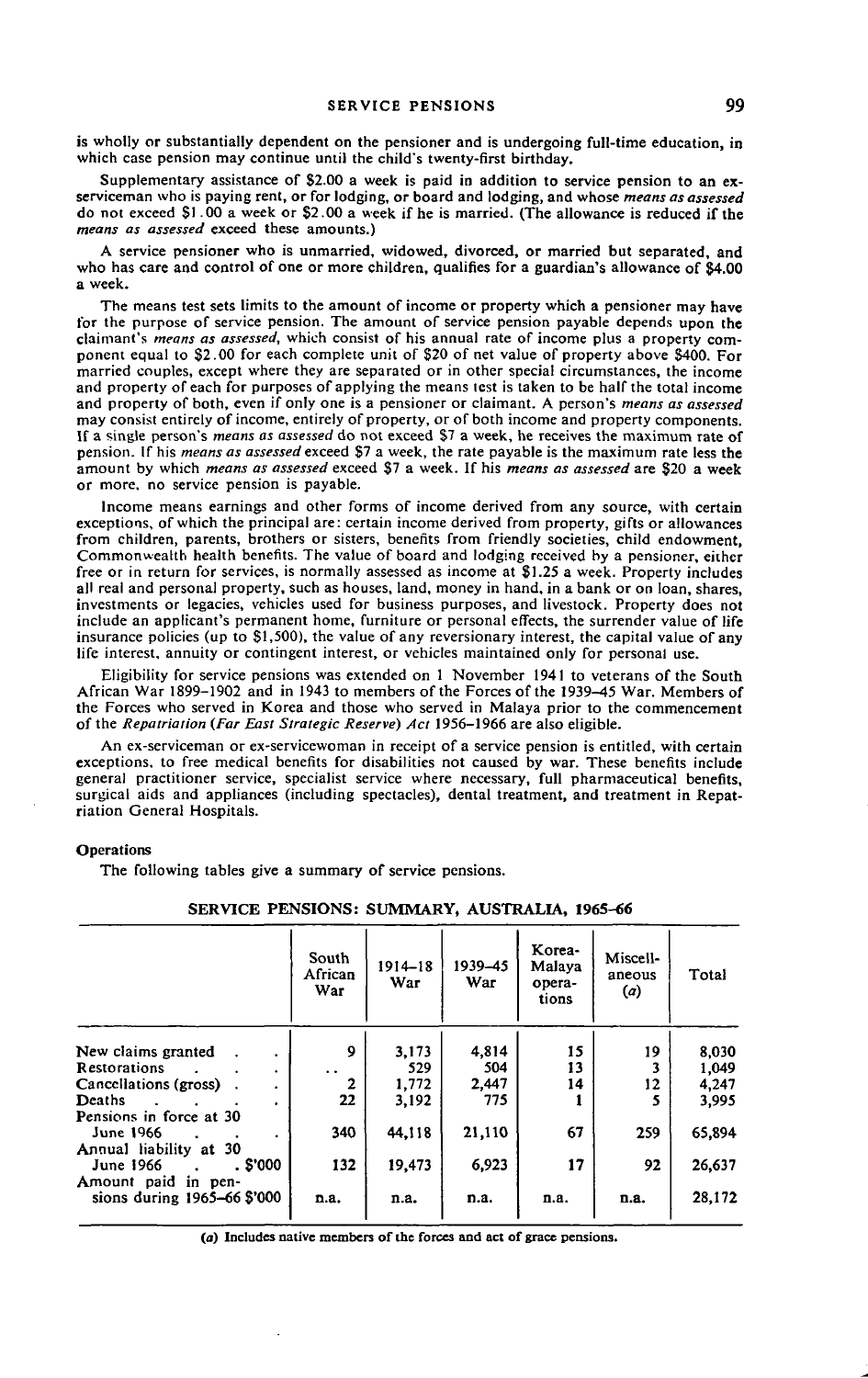|                        |           | 1961-62 | 1962-63 | 1963-64 | 1964-65 | 1965-66 |
|------------------------|-----------|---------|---------|---------|---------|---------|
| New claims granted     | ٠         | 13.007  | 11,485  | 9.822   | 8,209   | 8,030   |
| <b>Restorations</b>    | ۰         | 926     | 962     | 1,065   | 1,035   | 1,049   |
| <b>Total additions</b> |           | 13,933  | 12,447  | 10,887  | 9,244   | 9.079   |
| Cancellations (gross). |           | 3,925   | 4,595   | 4,675   | 4,933   | 4,247   |
| Deaths                 | $\bullet$ | 2,736   | 3,274   | 3,572   | 3,944   | 3,995   |
| Total reductions       |           | 6,661   | 7,869   | 8,247   | 8,877   | 8,242   |

## SERVICE PENSIONS: SUMMARY, AUSTRALIA, 1961-62 TO 1965-66

#### **Classes of service pensions**

The following tables give an analysis of the total number of new claims granted and pensions in force for 1965-66.

| SERVICE PENSIONS: NEW CLAIMS GRANTED, AUSTRALIA, 1965–66 |  |  |  |  |  |
|----------------------------------------------------------|--|--|--|--|--|
|----------------------------------------------------------|--|--|--|--|--|

| Class                   | South<br>African<br>War | 1914-18<br>War | 1939-45<br>War       | Korea-<br>Malaya<br>opera-<br>tions | Miscell-<br>aneous   | Total |
|-------------------------|-------------------------|----------------|----------------------|-------------------------------------|----------------------|-------|
| Ex-servicemen           | 9                       | 2,423          | 2,818                | 7                                   | $\ddot{\phantom{0}}$ | 5,257 |
| Wives of ex-servicemen. | $\ddot{\phantom{1}}$    | 621            | 1,053                | 2                                   | $\ddot{\phantom{0}}$ | 1,676 |
| Children                | $\ddot{\phantom{1}}$    | 129            | 943                  | 6                                   | $\ddot{\phantom{0}}$ | 1,078 |
| Other.                  | $\cdot$ $\cdot$         | . .            | $\ddot{\phantom{0}}$ | . .                                 | 19                   | 19    |
| Total.<br>٠             | 9                       | 3,173          | 4,814                | 15                                  | 19                   | 8,030 |

## **SERVICE PENSIONS: NUMBER IN FORCE, STATES, 30** JUNE **1966**

| <b>State</b>          |                | South<br>African<br>War | 1914-18<br>War | 1939-45<br>War | Korea-<br>Malava<br>opera-<br>tions | Miscell-<br>aneous   | Total  |
|-----------------------|----------------|-------------------------|----------------|----------------|-------------------------------------|----------------------|--------|
| New South Wales $(a)$ |                | 158                     | 14,309         | 6,551          | 17                                  | $\ddot{\phantom{0}}$ | 21,035 |
| Victoria              | ٠              | 61                      | 11.644         | 4,473          | 14                                  |                      | 16,195 |
| Queensland            | ×.             | 38                      | 6.917          | 4,262          | 19                                  | 251                  | 11.487 |
| South Australia(b)    | $\bullet$      | 39                      | 5,005          | 1,734          | $\overline{2}$                      |                      | 6.783  |
| Western Australia     | ٠              | 35                      | 4.686          | 3,025          | 9                                   | $\mathbf{2}$         | 7,757  |
| Tasmania              | $\blacksquare$ | 9                       | 1,557          | 1,065          | 6                                   | $\ddot{\phantom{0}}$ | 2,637  |
| Australia             |                | 340                     | 44,118         | 21,110         | 67                                  | 259                  | 65,894 |
|                       |                |                         |                |                |                                     |                      |        |

(a) Includes Australian Capital Territory. (6) Includes Northern Territory.

## **Number, by class, of service pensions and amount paid**

The following tables show the number of each class of service pension in force, the annual ability and the amounts paid for the years 1961-62 to 1965-66.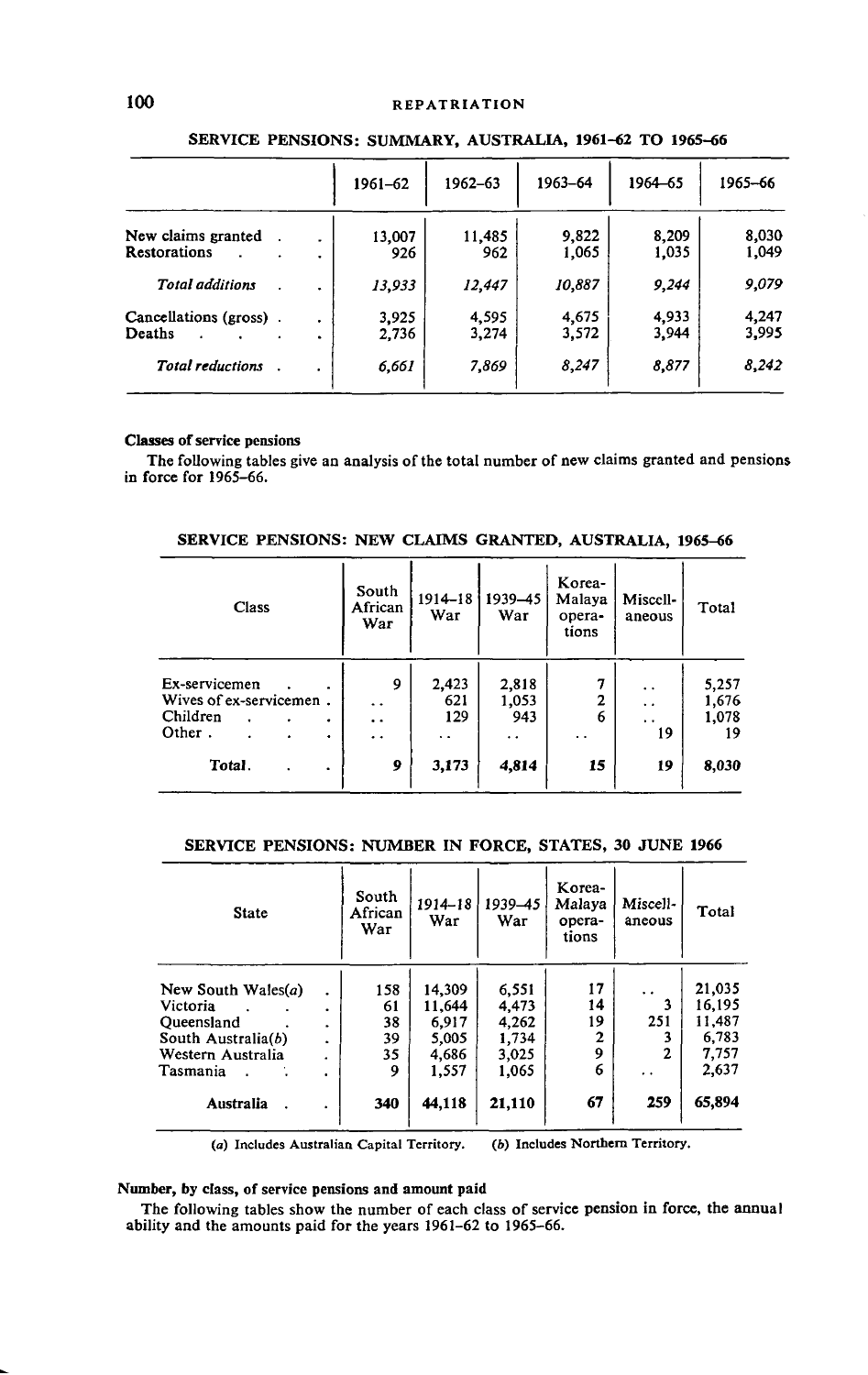# MEDICAL TREATMENT FOR EX-SERVICEMEN, ETC. **101**

## **SERVICE PENSIONS: NUMBER OF EACH CLASS OF PENSION AND ANNUAL LIABILITY, AUSTRALIA, 1961-62 TO 1965-66**

|                                                        | Number of service pensions at 30 June payable to- |                                                |                                                          |                                                  |                                                                          |                                                  |                                                |                                                            |  |  |  |  |
|--------------------------------------------------------|---------------------------------------------------|------------------------------------------------|----------------------------------------------------------|--------------------------------------------------|--------------------------------------------------------------------------|--------------------------------------------------|------------------------------------------------|------------------------------------------------------------|--|--|--|--|
| Year                                                   | Aged                                              |                                                | Ex-servicemen<br>who are-                                |                                                  | Dependants $(a)$ of<br>ex-servicemen where<br>the ex-service-<br>man is- |                                                  |                                                | Annual<br>pension<br>liability at<br>$30$ June<br>(\$'000) |  |  |  |  |
|                                                        | $ex-$<br>service-<br>men                          | Per-<br>manently<br>unem-<br>ployable          | Suffering<br>from<br>pul-<br>monary<br>tuber-<br>culosis | Aged or<br>per-<br>manently<br>unem-<br>ployable | Suffering<br>from<br>pul-<br>monary<br>tuber-<br>culosis                 | Miscell-<br>ancous<br>(b)                        | Total                                          |                                                            |  |  |  |  |
| 1961–62<br>1962–63<br>1963–64(b)<br>1964–65<br>1965–66 | 27,479<br>30.818<br>32.834<br>33,938<br>34,381    | 13.603<br>14,278<br>14.471<br>14.222<br>14,321 | 1.246<br>1,160<br>1,118<br>1.076<br>1.065                | 13.597<br>14,368<br>14.701<br>14,336<br>14.571   | 1.663<br>1.537<br>1,464<br>1.352<br>1,297                                | $\ddot{\phantom{0}}$<br>. .<br>200<br>254<br>259 | 57.588<br>62.161<br>64,788<br>65.178<br>65,894 | 20.860<br>22,759<br>24.652<br>25.685<br>26.637             |  |  |  |  |

(a) Includes dependants of deceased service pensioners. *(b)* Miscellaneous service pensions were not payable prior to 1963-64.

## SERVICE **PENSIONS: AMOUNT PAID, STATES,** ETC., **1961-62 TO** 196S-66(o) **(S'OOO)**

| Place of payment                                                                                                                 | 1961-62                                                 | $1962 - 63$                                             | 1963-64                                                        | 1964-65                                          | 1965-66                                                |
|----------------------------------------------------------------------------------------------------------------------------------|---------------------------------------------------------|---------------------------------------------------------|----------------------------------------------------------------|--------------------------------------------------|--------------------------------------------------------|
| New South Wales $(b)$<br>Victoria<br>Oueensland<br>South Australia( $d$ )<br>Western Australia<br>Tasmania.<br>٠<br>Abroad<br>×. | 6,313<br>4,244<br>3.250<br>2.193<br>2.687<br>736<br>. . | 7,095<br>4.949<br>3,362<br>2,487<br>2.927<br>837<br>. . | 7.981<br>5,654<br>3,823<br>(c)<br>2.689<br>3,177<br>874<br>. . | 8,494<br>5,974<br>4,048<br>2,766<br>3,320<br>904 | 9,499<br>6,626<br>4.477<br>3,025<br>3,571<br>964<br>10 |
| Australia                                                                                                                        | 19,423                                                  | 21,657                                                  | $(c)$ 24,198                                                   | 25,508                                           | 28,172                                                 |

(a) Includes miscellaneous service pensions which first became payable in 1963-64. However, separate figures for the amounts payable in that year (all in Queensland) are not available. Therefore the amounts payable in 1963-64 are not included above but with miscellaneous war (b) Includes Australian Capital Territory. (c) See footnote (a). *(th)* Includes Northern Territory.

## **Medical treatment for ex-servicemen and dependants of ex-servicemen**

Medical treatment is provided for all disabilities which have been accepted as due to war service. In addition, and subject to certain conditions, treatment is provided for disabilities not due to war service for: ex-servicemen and ex-servicewomen receiving war pensions at or exceeding the maximum general (100 per cent) rate; ex-servicemen who have contracted pulmonary tuberculosis; nurses who served in the 1914—18 war; widows and certain dependants of ex-servicemen whose deaths have been accepted as due to war service and of deceased T.P.I, pensioners; and service pensioners, including service pensioners of the Boer War.

In-patient treatment for eligible patients is provided at the six Repatriation General Hospitals (one in each State) and eight auxiliary hospitals and sanatoriums as follows: *New South Wales*— Lady Davidson Hospital; *Victoria*—McLeod Hospital and Anzac Hostel; *Queensland*—Kenmore Hospital, Rosemount Hospital and Anzac Hostel; *South Australia*—Biralee Hospital; and *Western Australia*—The Edward Millen Hospital. The Anzac Hostels specialise in the care and treatment of long-term patients.

The total number of available beds for patients in open wards or parts of wards in all these institutions at 30 June 1966 was 4,168, and expenditure amounted to 823,095,058. In addition, expenditure of \$27,773,215 was incurred on medical services outside these institutions.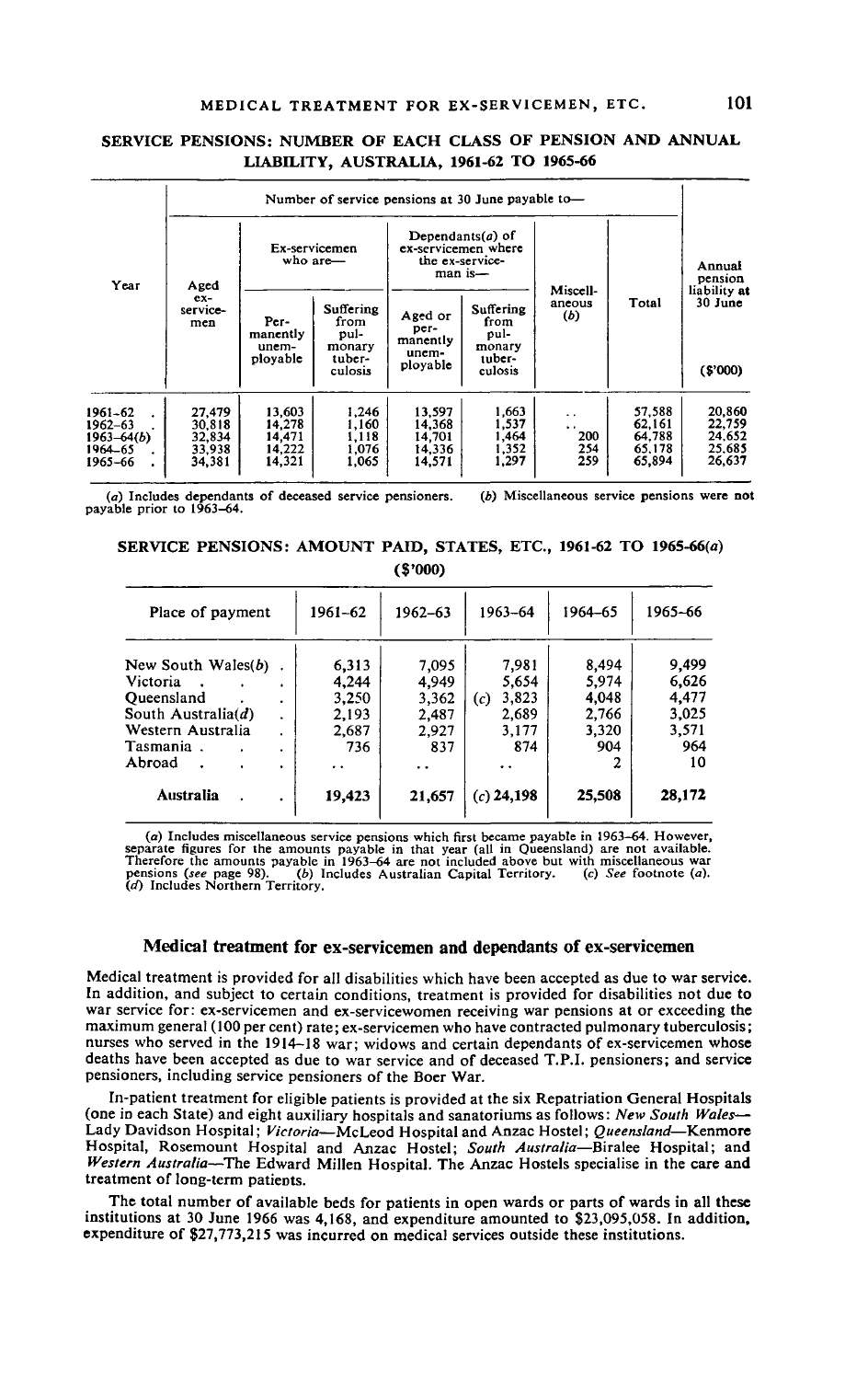## **Repatriation hospitals and institutions**

Details of full-time staff in Repatriation General Hospitals and other Repatriation institutions are given in the following table.

| Type of institution                 | N.S.W.    | Vic.  | Qid   | S.A. | W.A. | Tas. | Aust.                |       |
|-------------------------------------|-----------|-------|-------|------|------|------|----------------------|-------|
| General hospitals-                  |           |       |       |      |      |      |                      |       |
| Medical staff.                      | ٠         | 104   | 76    | 32   | 18   | 27   | 8                    | 265   |
| Nursing staff.                      |           | 757   | 492   | 256  | 223  | 198  | 44                   | 1,970 |
| ٠<br>Other staff                    | ٠<br>٠    | 1,072 | 770   | 474  | 310  | 438  | 115                  | 3,179 |
| Total, general hospitals            |           | 1,933 | 1,338 | 762  | 551  | 663  | 167                  | 5,414 |
| Other in-patient institutions $(a)$ | $\bullet$ | 213   | 112   | 169  | 36   | 35   | $\ddot{\phantom{0}}$ | 565   |
| Out-patient clinics( $a$ ).         | ٠         | 163   | 73    | 21   | 32   | 24   | $\ddot{\phantom{0}}$ | 313   |
| Limb and appliance centres $(a)$    |           | 76    | 69    | 30   | 21   | 14   | 11                   | 221   |
| <b>Grand</b> total                  | ٠         | 2,385 | 1,592 | 982  | 640  | 736  | 178                  | 6,513 |

## **REPATRIATION HOSPITALS AND INSTITUTIONS: FULL-TIME STAFF STATES, 30 JUNE 1966**

(a) Total staff.

The following table gives details of in-patients treated at Repatriation General Hospitals and other Repatriation institutions in each State. The figures shown refer to cases, e.g. a person who is admitted to hospital twice during a year is counted twice.

## **REPATRIATION GENERAL HOSPITALS AND INSTITUTIONS: IN-PATIENTS TREATED, STATES, 1965-66**

| N.S.W. | Vic. |  | Qid   S.A.   W.A. | Tas. | Aust. |
|--------|------|--|-------------------|------|-------|
|        |      |  |                   |      |       |

## REPATRIATION GENERAL HOSPITALS

| In-patients at beginning of year<br>Admissions and re-admissions                    | 1.397                           | 762                        | 537                        | 347                        | 401                        | 113                      | 3,557                             |
|-------------------------------------------------------------------------------------|---------------------------------|----------------------------|----------------------------|----------------------------|----------------------------|--------------------------|-----------------------------------|
| during year                                                                         | 18.415                          | 10.514                     | 8.526                      | 4,800                      | 5.902                      | 1,700                    | 49,857                            |
| Total in-patients treated                                                           | 19,812                          | 11.276                     | 9,063                      | 5,147                      | 6.303                      | 1.813                    | 53,414                            |
| Discharges<br>Deaths<br>In-patients at end of year<br>Average daily number resident | 17,591<br>958<br>1,263<br>1,276 | 9.700<br>846<br>730<br>692 | 8.197<br>384<br>482<br>456 | 4,519<br>321<br>307<br>300 | 5,558<br>354<br>391<br>409 | 1,599<br>98<br>116<br>98 | 47.164<br>2,961<br>3,289<br>3,231 |

| OTHER REPATRIATION INSTITUTIONS                                                     |                           |                   |                   |                        |                        |                                                                             |                           |  |  |  |  |
|-------------------------------------------------------------------------------------|---------------------------|-------------------|-------------------|------------------------|------------------------|-----------------------------------------------------------------------------|---------------------------|--|--|--|--|
| In-patients at beginning of year<br>Admissions and re-admissions                    | 176                       | 110               | 131               | 29                     | 33                     | $\ddot{\phantom{0}}$                                                        | 479                       |  |  |  |  |
| during year<br>$\bullet$                                                            | 1,427                     | 210               | 952               | 134                    | 201                    | $\ddot{\phantom{0}}$                                                        | 2,924                     |  |  |  |  |
| Total in-patients treated                                                           | 1,603                     | 320               | 1,083             | 163                    | 234                    | $\ddot{\phantom{0}}$                                                        | 3,403                     |  |  |  |  |
| Discharges<br>Deaths<br>In-patients at end of year<br>Average daily number resident | 1,366<br>42<br>195<br>185 | 211<br>104<br>102 | 956<br>119<br>126 | 127<br>. .<br>36<br>36 | 199<br>. .<br>35<br>29 | $\ddot{\phantom{0}}$<br>$\ddot{\phantom{1}}$<br>$\ddot{\phantom{a}}$<br>. . | 2,859<br>55<br>489<br>478 |  |  |  |  |

 $\ddot{\phantom{a}}$ 

## OTHER REPATRIATION INSTITUTIONS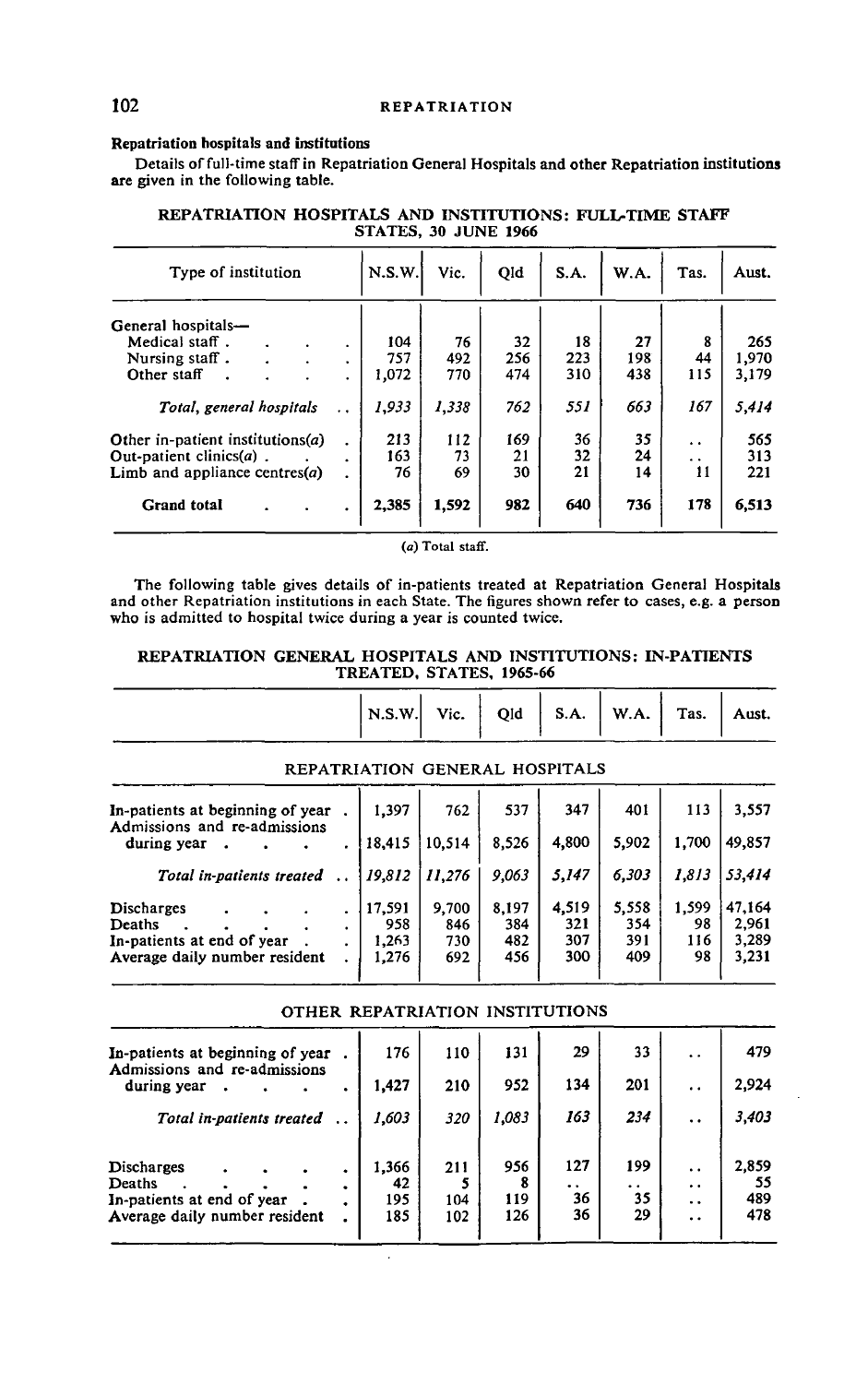In addition to the Repatriation institutions, eligible patients may be treated in other country and metropolitan hospitals and nursing homes at Repatriation expense. During 1965-66,13,523 Repatriation in-patients were accommodated and treated in hospitals and *465* in nursing homes.

Repatriation psychiatric patients requiring custodial care are, by agreement with the State Governments,accommodated at the expense of the Repatriation Department in separate wings of psychiatric hospitals administered by the State authorities. At 30 June 1966 there were 845 Repatriation patients in these hospitals.

Out-patient treatment is provided throughout the Commonwealth at Repatriation hospitals and clinics and through the Repatriation Local Medical Officer Scheme. During 1965-66, 566,461 out-patients were treated at Repatriation institutions and visits to or by local medical officers totalled 2,708,088.

## **General Repatriation benefits and miscellaneous**

#### **Other Repatriation Department activities**

The activities of the Department in respect of general benefits for the welfare of ex-servicemen and dependants concern mainly education and training of children under the Soldiers' Children Education Scheme *(see* pages 104-5), medical benefits for widows and children of deceased ex-servicemen and for widowed mothers of deceased unmarried ex-servicemen, funeral expenses for certain classes of ex-servicemen and dependants, and allowances to certain classes of dependants.

These and new benefits designed for the re-establishment of servicemen and servicewomen after discharge were extended and made available, by legislation passed in June 1940, to servicemen and servicewomen engaged in the 1939-45 War, and in November 1950 and May 1963 to those engaged in the Korea and Malaya operations and to those serving in such other areas as may be prescribed under the *Repatriation (Special Overseas Service) Act* 1962-1966, respectively. The re-establishment benefits generally administered by the Repatriation Commission are: payment of re-employment allowance while awaiting employment; provision of tools of trade and equipment where they are necessary to employment; transportation expenses to meet the cost of fares and removal of household belongings where an ex-serviceman takes up training, employment, or a business, or settles on the land; supplements to wages of apprentices whose apprenticeships were interrupted by war service; re-establishment loans to enable ex-servicemen and widows to establish themselves in business, practices or occupations, including (until the Division of War Service Land Settlement began operations early in 1946) agricultural occupations; payment of re-establishment allowances during the early stages of establishment in business; gifts up to \$150 for furniture to ex-servicemen who are blind or totally and permanently incapacitated, also to widows with children under sixteen years of age; and free passages to Australia for wives, widows and children of ex-servicemen who married abroad (and passages outward from Australia in certain cases of ex-servicemen and dependants).

In 1949 the Department took over the functions of the Re-establishment Division of the former Department of Post-War Reconstruction and became responsible for the co-ordination of all matters relating to training under the Commonwealth Reconstruction Training Scheme. This scheme is now concluded, the prescribed time limits for eligibility having expired on 30 June 1950. Re-establishment of the more seriously disabled, where ordinary training is not sufficient, continues to be a function of the Department, and special means have to be found to overcome each problem.

Expenditure in 1965-66 on general Repatriation benefits for all wars was 84,036,000, comprising: Soldiers' Children Education Scheme, 82,534,000; recreation transport allowance, \$614,000; and other benefits \$888,000. In addition, \$34,000 was expended by other Commonwealth authorities on Repatriation employment and vocational training.

#### **Expenditure by the Repatriation Department, 1965-66**

٠

The net expenditure by the Department for the year ended 30 June 1966 was 8266,837,330 distributed as follows. S'OOO

|                                         |           | Total           | $\blacksquare$    | <b>Contractor</b>    | . 266.837         |
|-----------------------------------------|-----------|-----------------|-------------------|----------------------|-------------------|
| Works, rent and maintenance             |           |                 |                   | $\sim$               | 3.197             |
| Administration                          | $\bullet$ | $\sim 10^{-10}$ | $\sim 10^{-10}$   | $\ddot{\phantom{0}}$ | 10,074            |
| Medical treatment                       |           | $\sim$          | <b>Contractor</b> | $\sim$               | 50,868            |
| Pensions, allowances and other benefits |           |                 |                   |                      | טטט פ<br>.202.698 |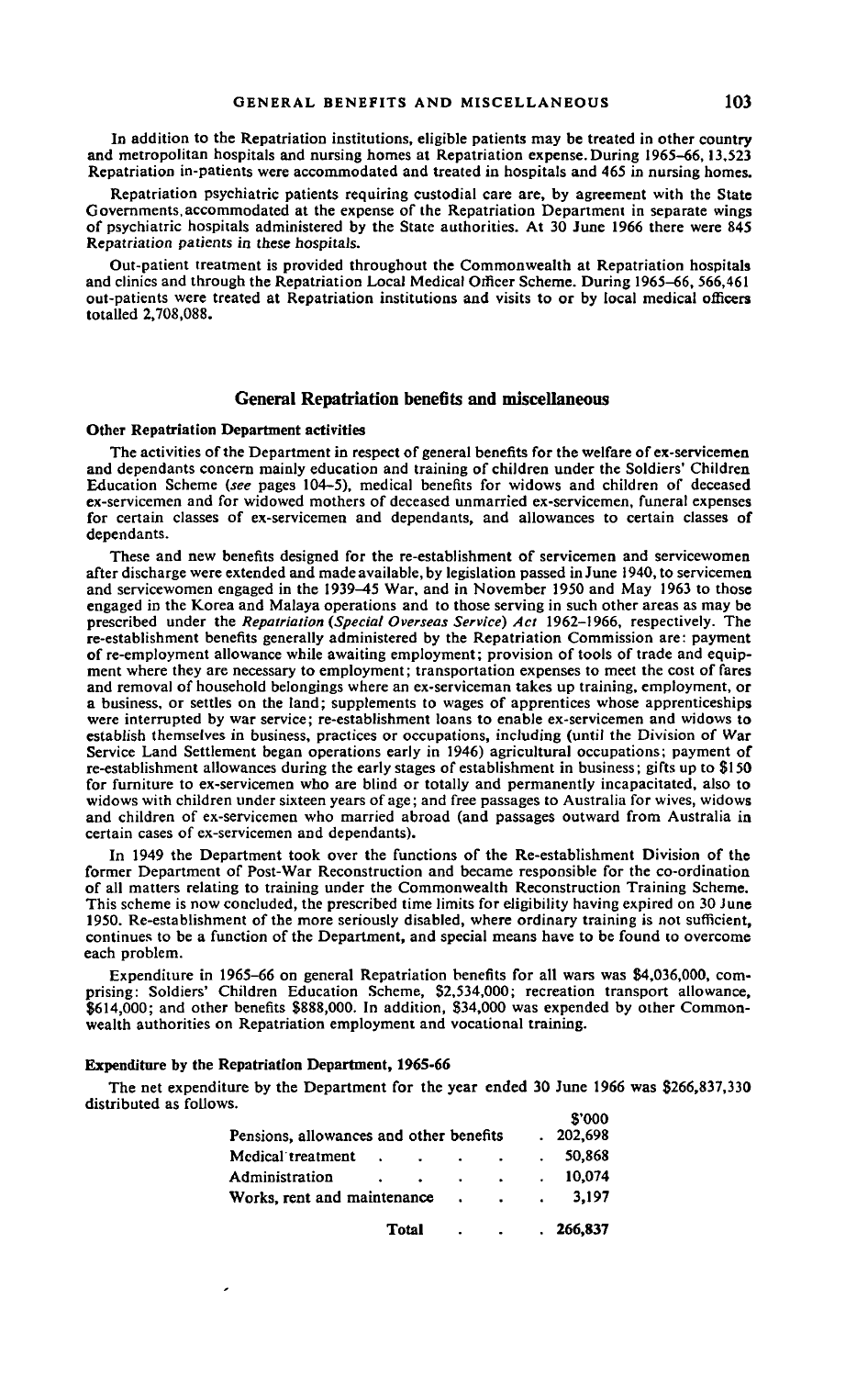## **Soldiers' Children Education Scheme**

The Soldiers' Children Education Scheme was established in 1921 and operates with the assistance of voluntary Education Boards in each State. These boards consist of representatives of government and non-government education authorities and of ex-service and other organisations which have a general interest in the welfare of the children of ex-servicemen. The objects of the Scheme are to assist and encourage eligible children in acquiring a standard of education compatible with their aptitude and ability, and to prepare them to enter an agricultural, commercial, professional, or industrial calling of their own choice.

*Eligible children.* Eligible children are children of ex-servicemen whose deaths have been accepted as due to war service: or of ex-servicemen who died from causes not due to war service but who were receiving at the date of death a war pension at a special rate for blindness, total and permanent incapacity, pulmonary tuberculosis, or amputation of two or more limbs; or of ex-servicemen who, as a result of war service, are blinded, totally and permanently incapacitated, or receiving the special rate pension for pulmonary tuberculosis and are likely to receive such pension for a period of at least three years.

*General benefits.* From the commencement of primary education up to twelve years, school requisites and fares are provided. An education allowance is also payable for a child from commencement of secondary education or from the age of twelve years, whichever is the earlier, while the child is undertaking primary or secondary education. Further assistance beyond, or parallel with, the later years of secondary education is provided where an approved beneficiary continues with a course of specialised education or training necessary for a career. Specialised education covers a wide range and may include: professional degree or diploma courses at universities and technical colleges; theological training; cadet and pupilage training, i.e. training combined with employment, such as nursing, pharmacy and journalism; industrial, including apprenticeship training, and other courses of trade and business training approved by an Education Board; and agricultural training at an agricultural college. At this stage of training, in addition to the education allowance, fees are paid and text books, essential equipment and other minor benefits provided.

All education allowances are subject to an allowed income limit test, i.e. the amount of education allowance payable depends upon the amount of income a child receives over the allowed limit. The child's income for the purpose of determining the allowance payable means earnings from employment and other earnings from personal exertion and such portion of a scholarship, bursary or grant as the Education Board determines to be income. Income does not include war or service pensions paid for the child or any similar payment, income the child receives from private means, or income from casual employment during the entire period of a school or university vacation where the student is to continue as a full-time student under the scheme after the vacation. The parent's income does not affect the child's allowance. The scale of maximum allowances payable to eligible children at various stages of education is as follows.

| Living<br>at home    | Living away<br>from home            |  |  |  |  |  |  |  |
|----------------------|-------------------------------------|--|--|--|--|--|--|--|
|                      |                                     |  |  |  |  |  |  |  |
| 1.90                 | 6.32                                |  |  |  |  |  |  |  |
| 2.88                 | 6.32                                |  |  |  |  |  |  |  |
| 6.33                 | 9.78                                |  |  |  |  |  |  |  |
| 10.75                | 16.40                               |  |  |  |  |  |  |  |
| $\ddot{\phantom{1}}$ | 3.18                                |  |  |  |  |  |  |  |
| 2.30                 | 4.60                                |  |  |  |  |  |  |  |
|                      | $\ddot{\phantom{0}}$<br>٠<br>٠<br>٠ |  |  |  |  |  |  |  |

#### **SOLDIERS' CHILDREN EDUCATION SCHEME WEEKLY RATES OF ALLOWANCES, JANUARY 1967 (S)**

The following tables show the costs of education under the scheme for the year ended 30 June 1966 and the number of children in receipt of benefit at 30 June 1966.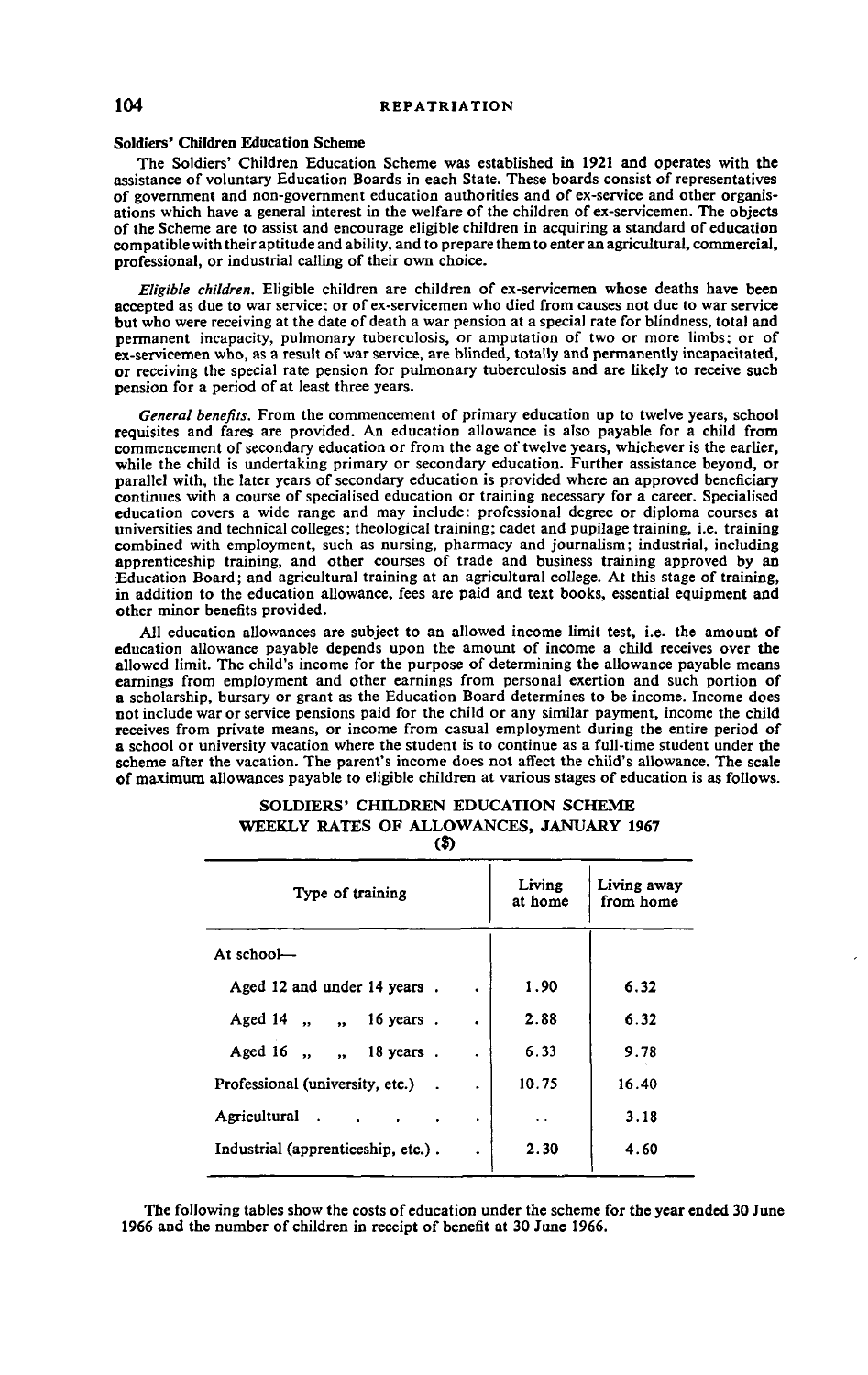## **GENERAL BENEFITS AND MISCELLANEOUS 105**

#### **SOLDIERS' CHILDREN EDUCATION SCHEME: EXPENDITURE, 1965-66**

**(S'OOO)**

|                                             | N.S.W.<br>(a) | Vic. | Old | S.A.<br>(b) | W.A. | Tas. | Aust.       |
|---------------------------------------------|---------------|------|-----|-------------|------|------|-------------|
| Cost of education of beneficiaries-         |               |      |     |             |      |      |             |
| Under 12 years of age<br>٠                  | 8             |      | 8   | 3           |      |      | 28          |
| 12 years of age and over.<br>$\blacksquare$ | 883           | 675  | 435 | 234         | 162  | 103  | 2,492       |
| Total expenditure                           | 891           | 682  | 443 | 237         | 163  | 104  | $(c)$ 2,520 |

(a) Includes Australian Capital Territory. (6) Includes Northern Territory. (c) Excludes oversea expenditure of \$14,000.

|  | SOLDIERS' CHILDREN EDUCATION SCHEME: NUMBER RECEIVING BENEFITS(a) |                        |  |  |
|--|-------------------------------------------------------------------|------------------------|--|--|
|  |                                                                   | <b>AT 30 JUNE 1966</b> |  |  |

| Type of training               | N.S.W.<br>(b) | Vic.  | Qld                  | S.A.<br>(c)          | W.A. | Tas.                 | Abroad               | Total |
|--------------------------------|---------------|-------|----------------------|----------------------|------|----------------------|----------------------|-------|
| At school-                     |               |       |                      |                      |      |                      |                      |       |
| Aged under 14 years( $d$ )     | 905           | 656   | 462                  | 191                  | 195  | 143                  | 8                    | 2,560 |
| Aged 14 and under<br>16 years. | 1,085         | 711   | 535                  | 281                  | 221  | 167                  | 10                   | 3,010 |
| Aged 16 and under<br>18 years. | 539           | 540   | 269                  | 164                  | 119  | 72                   | 9                    | 1,712 |
| Total at school                | 2,529         | 1,907 | 1,266                | 636                  | 535  | 382                  | 27                   | 7,282 |
| Professional.                  | 355           | 330   | 169                  | 128                  | 60   | 43                   | 14                   | 1,099 |
| Agricultural.                  | 9             | Q     | 13                   | $\ddot{\phantom{1}}$ | 6    | $\ddot{\phantom{0}}$ |                      | 38    |
| Industrial                     | 3             | 10    | $\ddot{\phantom{a}}$ | 3                    | 14   | $\ddot{\phantom{0}}$ | $\ddot{\phantom{0}}$ | 30    |
| Grand total.                   | 2,896         | 2,256 | 1,448                | 767                  | 615  | 425                  | 42                   | 8,449 |

(a) Refers only to children in receipt of an education allowance. (b) Includes Australian Capital<br>Territory. (c) Includes Northern Territory. (d) From 12 years of age or the commencement of secondary<br>education, whichever i

#### **Settlement of returned service personnel on the land**

Reference to the settlement of returned service personnel on the land will be found in the chapter Public Finance.

#### **Re-establishment benefits for national servicemen**

Subject to prescribed conditions, special re-establishment benefits are provided for national servicemen under the *Defence (Re-establishmeni) Act* 1965-1966. They apply to all national servicemen whether or not they have served on 'special service' and ensure that servicemen will not be at a disadvantage on their return to civil life. The scheme includes appropriate full or part-time training as a supplement to skills acquired in the Army, refresher training for specialists and training for those who, for various reasons, may not be able to return to their former employment. The assistance includes payment of tuition fees, other associated fees and fares, and provision of books and equipment as appropriate. A training allowance is also provided for trainees undertaking full-time studies.

Re-establishment loans may be granted, subject to certain conditions, to those national servicemen who, prior to call-up, were engaged in professional practice, business, or agricultural occupations, or who, because of their call-up, were prevented from engaging in these occupations, and who are in need of financial assistance for their re-establishment in civil life.

The maximum amounts of the loans are business and professional \$3,000, agricultural \$6,000.